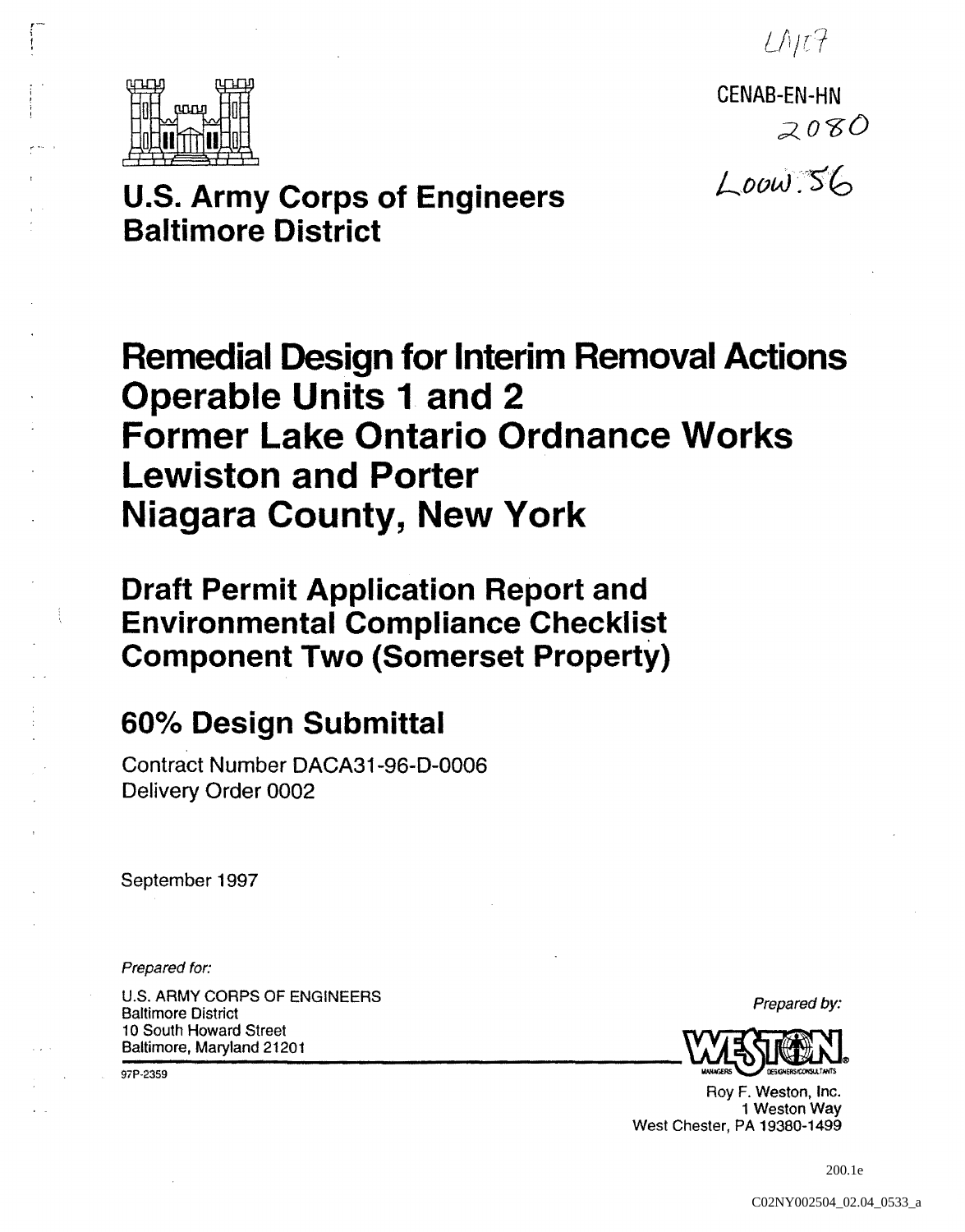## 60% REMEDIAL DESIGN FOR INTERIM REMOVAL ACTIONS OPERABLE UNITS 1 AND 2 FORMER LAKE ONTARIO ORDNANCE WORKS LEWISTON AND PORTER NIAGARA COUNTY, NEW YORK

## DRAFT PERMIT APPLICATION REPORT AND ENVIRONMENTAL COMPLIANCE CHECKLIST COMPONENT 2 - SOMERSET PROPERTY

Prepared for

## U.S. ARMY CORPS OF ENGINEERS BALTIMORE DISTRICT 10 South Howard Street Baltimore, Maryland 21201

September 1997

Prepared by

ROY F. WESTON, INC. 1 Weston Way West Chester, PA 19380-1499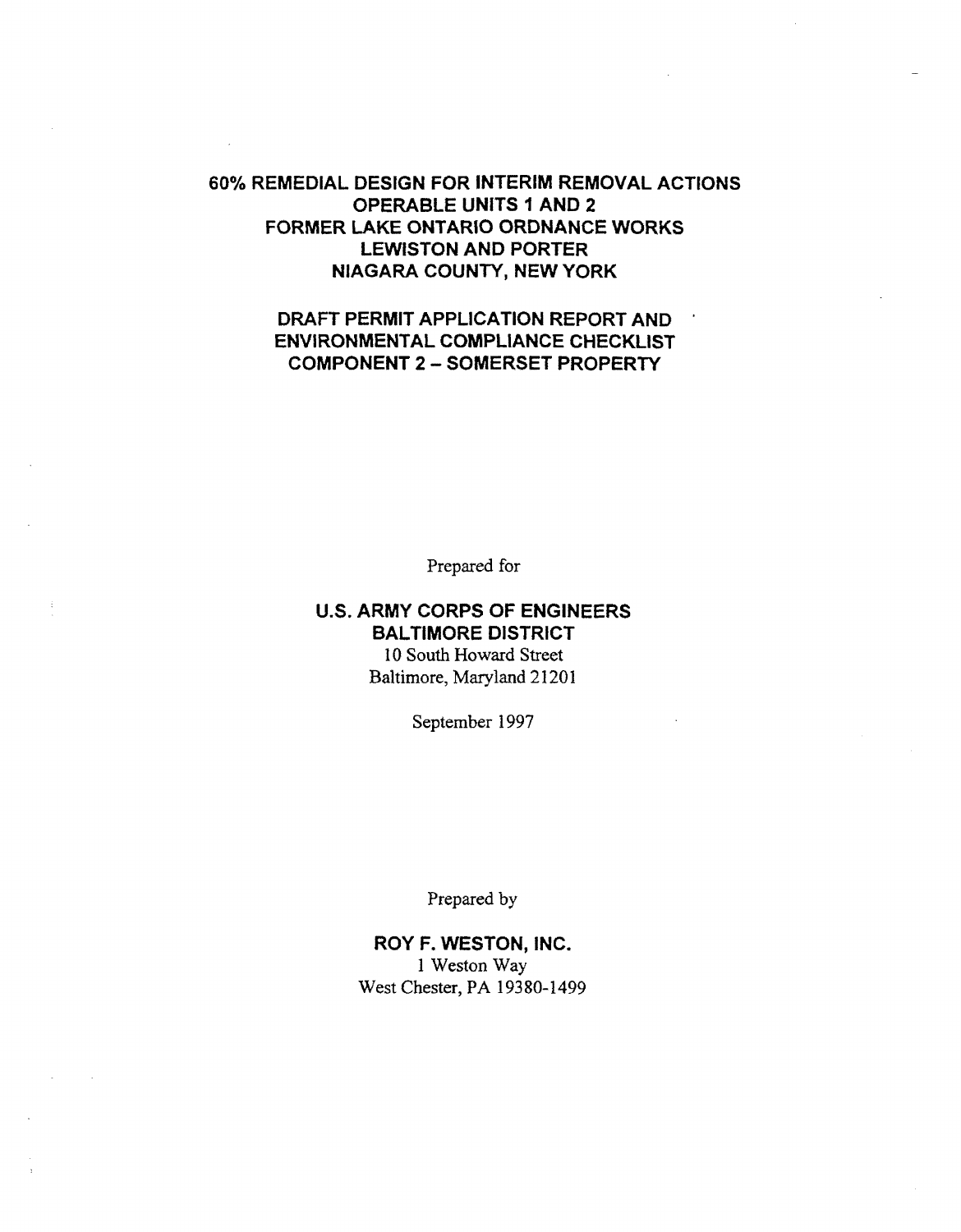## **DRAFT PERMIT APPLICATION REPORT**

I

R

1 f

*j* <sup>f</sup> ,

 $\begin{bmatrix} 1 & 0 & 0 \\ 0 & 0 & 0 \\ 0 & 0 & 0 \\ 0 & 0 & 0 \end{bmatrix}$ 

-..

 $\mathbf{I}$ 

- I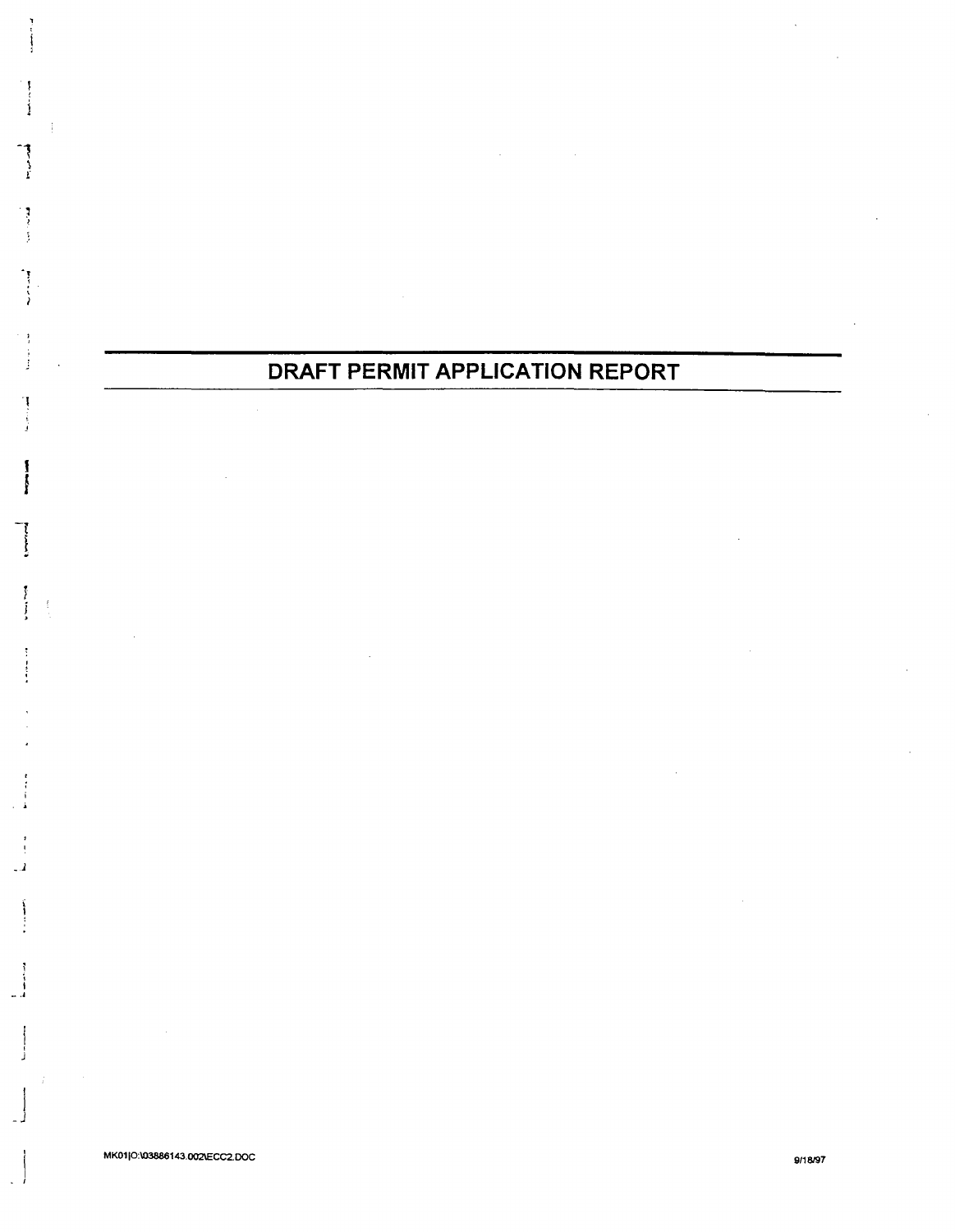## **DRAFT PERMIT APPLICATION REPORT**

This Draft Permit Application Report provides application forms, procedures, and supporting data for identified pennit applications for Component 2 of the removal actions, Operable Units 1 and 2 at the fonner Lake Ontario Ordnance Works (LOOW).

There are no anticipated permit applications required for Component 2. Attachment 1 provides the infonnation necessary for preparing an Erosion and Sedimentation Control Plan for any land disturbance activities that will be perfonned, a permit for which is not necessary.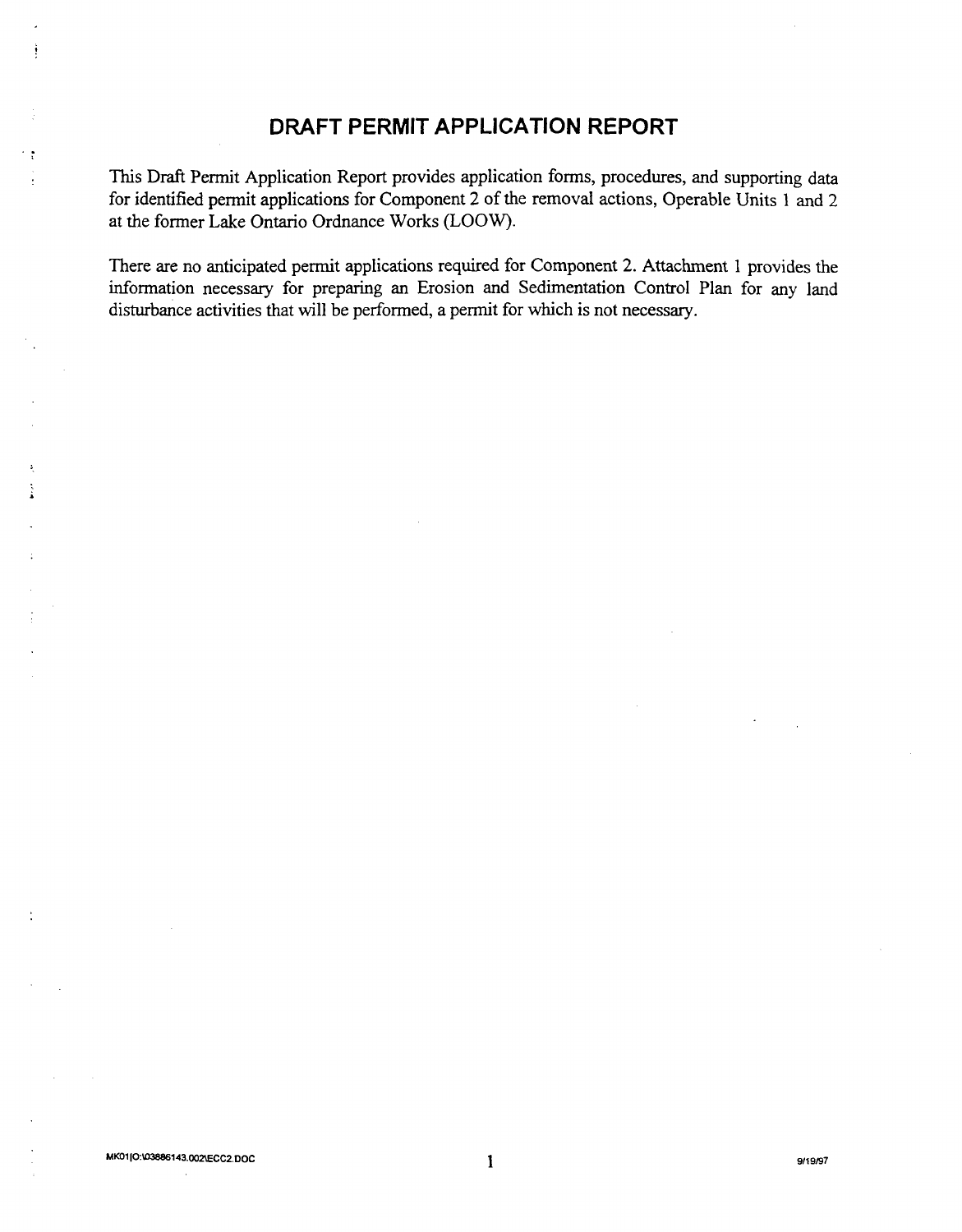## **ATTACHMENT 1-INFORMATION NECESSARY FOR PREPARING AN EROSION AND SEDIMENTATION CONTROL PLAN**

.',

1 *.l* 

..  $\ddot{\hat{}}$ l

.,

) \ . . <u>.</u>

j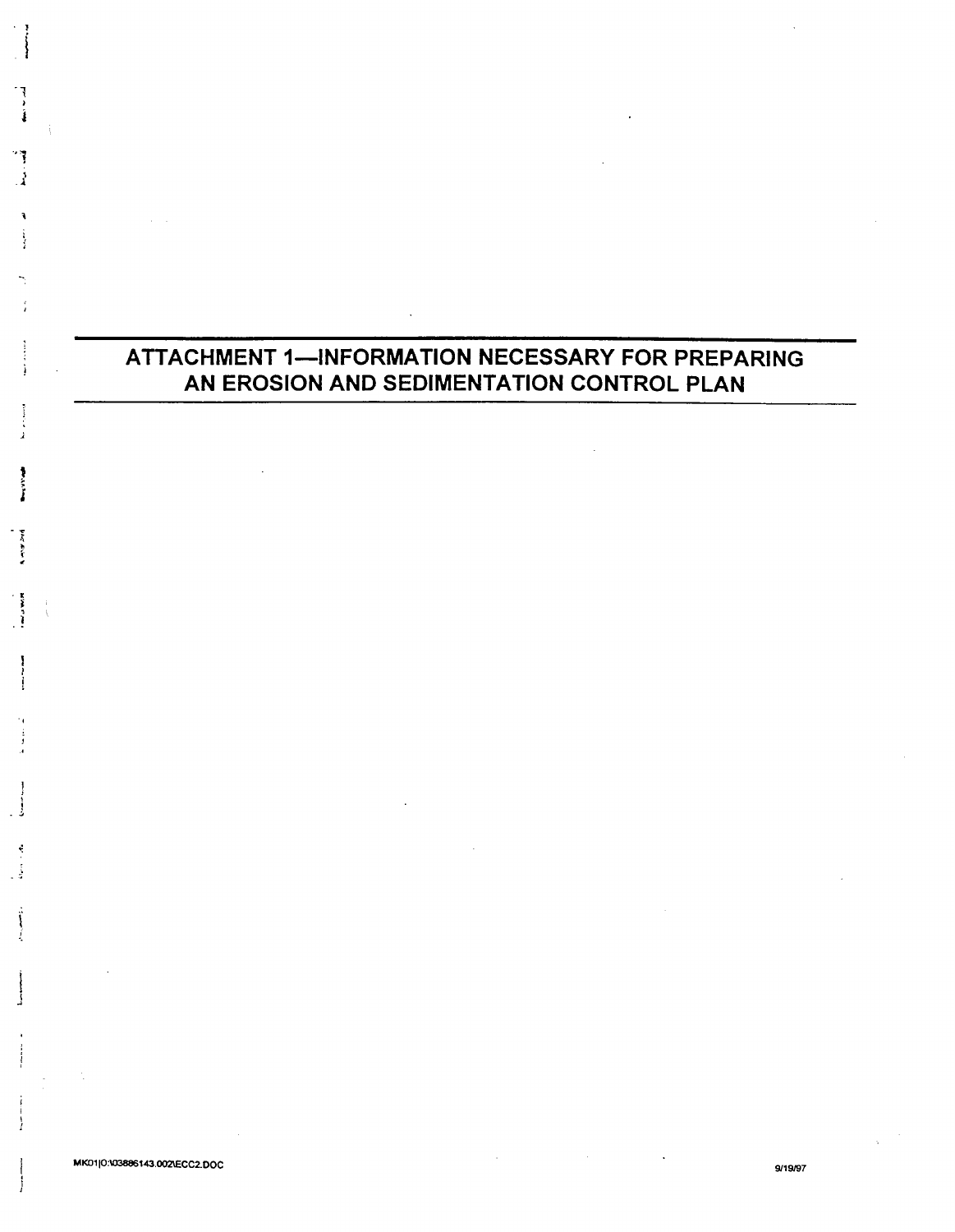

B. MILLER

**Originator** 

## **PHONE CONVERSATION RECORD**

| Conversation with:<br>Name NIAGRA COUNTY SOIL & WATER<br>Subject _____________                                           | Date $6, 23, 97$<br>Time_ $1/200$<br><b>AMPM</b><br><b>A</b> Originator Placed Call<br>□ Originator Received Call<br>W.O. NO. |
|--------------------------------------------------------------------------------------------------------------------------|-------------------------------------------------------------------------------------------------------------------------------|
| Notes:<br>IS REQUIRED BY NIAGLA COUNTY PROJIDED THAT<br>THE STATE GUIDELINES ARE MET!<br>MAXIMUM OF 5 ACRES OF DISTURBED | LEACNED THAT NO ADDITIONAL PERMITS OR DOCUMENTATION<br>PARTICULARLY, THE<br>LAD<br>Ar<br>ANY TIME                             |
| ATTACHED ARE<br>THE STATE GUIDELINES<br>ALONG WITH A SAMPLE WORKSHEET<br>ADDRESSED.                                      | $F_1 \times F_2$<br>CONTROL<br>TO $B\mathcal{E}$<br>Æ<br><b>HEMS</b>                                                          |
|                                                                                                                          |                                                                                                                               |
|                                                                                                                          | Originator's Initials                                                                                                         |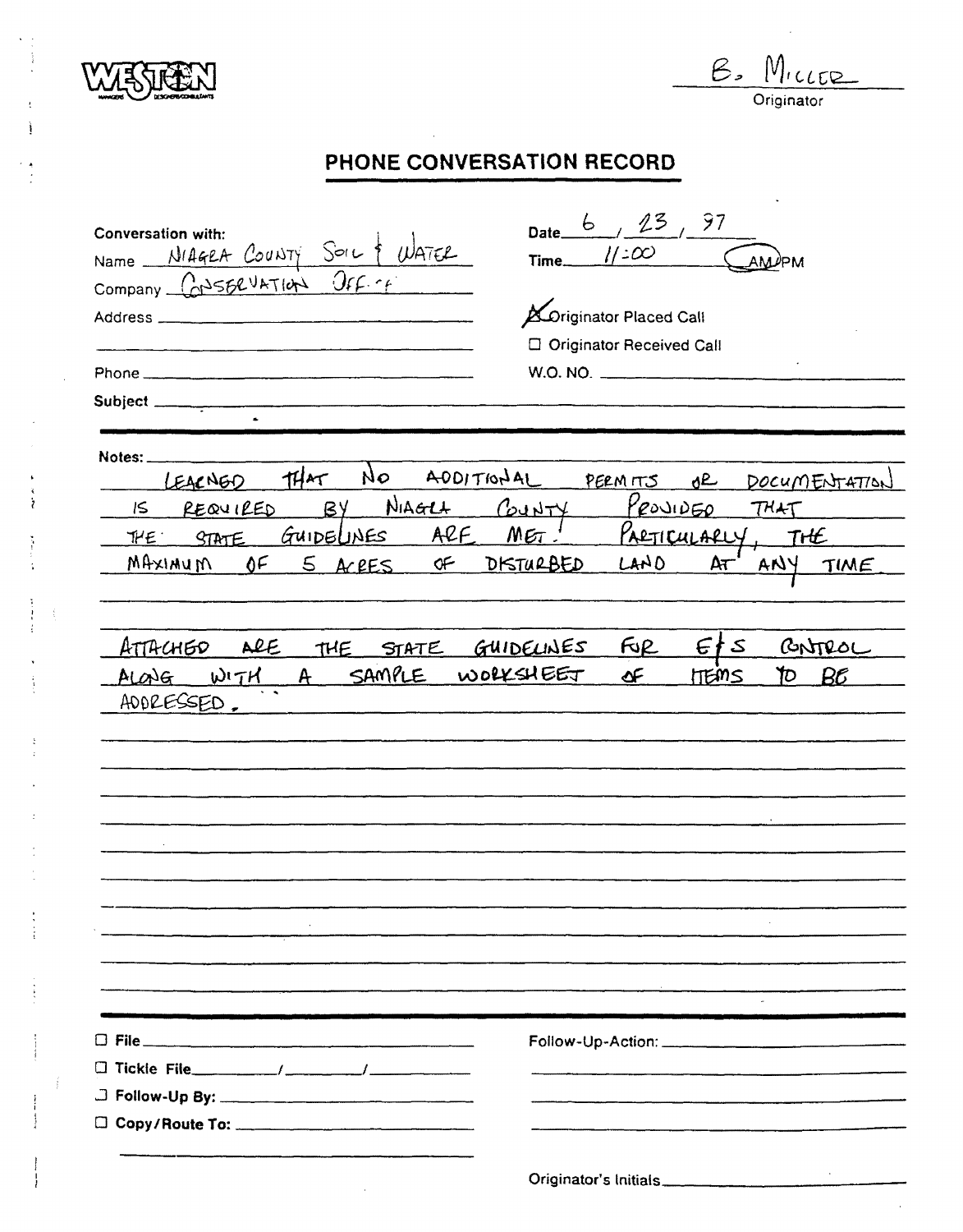## Appendix A NYS DEC Erosion and Sediment Control Guidelines for New Development

New York State Department of Environmental Conservation 50 Wolf Road. Albany. New York 12233 COUNTY SOIL / WATER CONSERVATION OFFICE Thomas C. **.....,**   $(716)$  434 - 4949 Thomas C. Jorling Commissioner

April 1991

#### MEMORANDUM

TO: FROM: SUBJECT: Regional Water Engineers, Bureau Directors, Section Chiefs Salvatore Pagano - Director, Division of Water Division of Water Technical and Operational Guidance Series (5.1.10)

> EROSION AND SEDIMENT CONTROL GUIDEUNES FOR NEW DEVELOPMENT (Originator: Philip M. DeGaetano)

#### I. PURPOSE

. The contract of the contract of the contract of the contract of the contract of the contract of the contract of the contract of the contract of the contract of the contract of the contract of the contract of the contrac To provide soil erosion and sediment control guidelines to regional water staff Involved In the review of land development projects. These guidelines are to be used in conjunction whh the Stormwater Management Guidelines (TOGS 5.1.8) In reviewing proposed development projects.

II. DISCUSSION

Sediment in runoff from construction sites can have a significant effect on the quality of downstream waters. It is of such concem that it has been highlighted as a source category to be addressed by the EPA regulations on stormwater management. It Is also identified as a significant source category in the State Nonpoint Source Assessment Report.

The potential effects of increased sediment are varied:

·Sediment may destroy fish habitat through blanketing of fish spawning and feeding areas and elimination of certain food organisms, direcdy impact fish through gill abrasion and fin rot, and reduce sunlight penetration. thereby impairing photosynthesis of aquatic plants. Suspended sediment decreases recreational values. reduces fishery habitat. adds to the mechanical wear of water supply pumps and distribution systems, and adds to treatment costs for water supplies. Nutrients and toxic substances attached to sediment panicles are transponed to waterbodies and may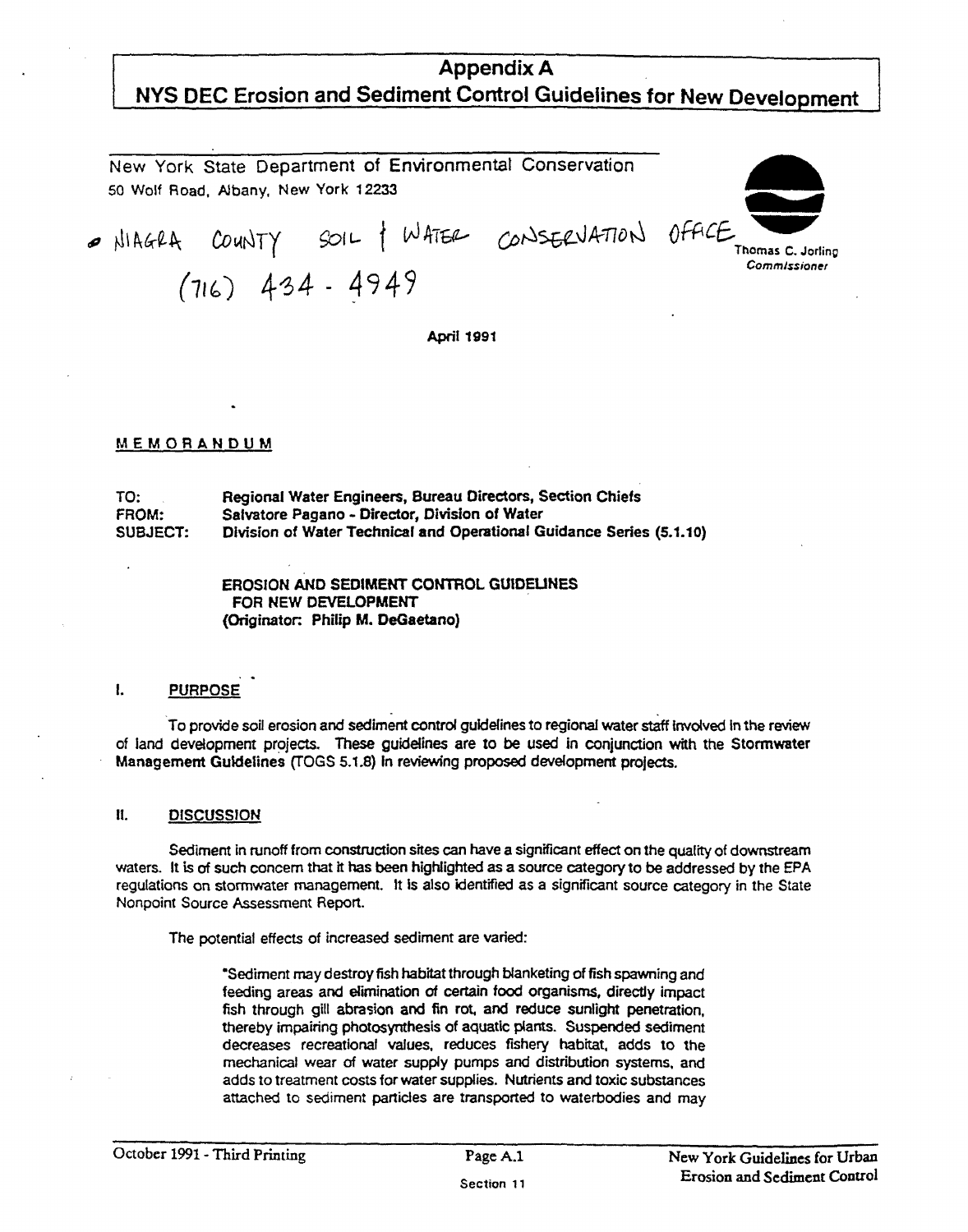enter aquatic food chains, cause fish toxicity problems, contribute to algal blooms, impair recreational uses, and degrade the water as a drinking<br>water.co.use. . water source."

The following guidelines are designed for consideration by both govemment officials and project sponsors in the preparation and review of erosion and sediment control plans for a land development project. If Implemented properly, the guidelines herein will assist in achieving the following water and natural resource management objectives.

- reduce the erosion potential from a development or construction project;
- decrease nonpoint source pollution and water quality degradation;
- maintain stream channels for their biological functions, as well as for drainage, through reduced sediment deposition.

The U.S. Environmental Protection Agency has recently adopted stormwater management regulations which will be implemented through the National Pollutant Discharge Elimination System (NPDES). Consequently, the N.Y. State Pollutant Discharge Elimination System (SPDES) program may be used in this state to implement the new federal regulations. The regulations contain provisions which require control of erosion from certain land development projects. However, the federal stormwater management program is not fully operational at this time.

Until the stormwater permit system is operational, It would be appropriate to use the authority of the State Environmental Quality Review Act (SEQRA) to apply the erosion and sediment control guidelines which make up this TOGS for all land development projects and construction activities when it is determined that soil erosion and sedimentation is a relevant area of environmental concern or when it is determined that soil erosion and sedimentation, if not controlled, may have a significant effect on the environment. Upon such determination, an erosion and sediment control plan should be prepared. The following are examples of projects where soil erosion and sedimentation are common relevant areas of environmental· concem.

- 1. land clearing or land grading projects involving five or more acres;
- 2. residential development consisting of five or more dwelling units, unless each dwelling unit is on a lot of two or more acres;
- 3. industrial and/or commercial projects which result in an impervious surface of one or more acres;
- 4. site preparation on slopes which exceed 11⁄2 ft. of vertical rise to 10 ft. of horizontal distance (or site preparation in areas of severe erosion potential where such areas have been mapped);
- 5. site preparation within 100 ft. of a wetland;
- 6. site preparation within 100 ft. of any watercourse;
- 7. excavating or filing which exceeds a total of 100 cu. yds. of material within any parcel or any contiguous parcels.

Nonpoint Source Management Program. January, 1990.

 $\mathbf{I}$ 

Ť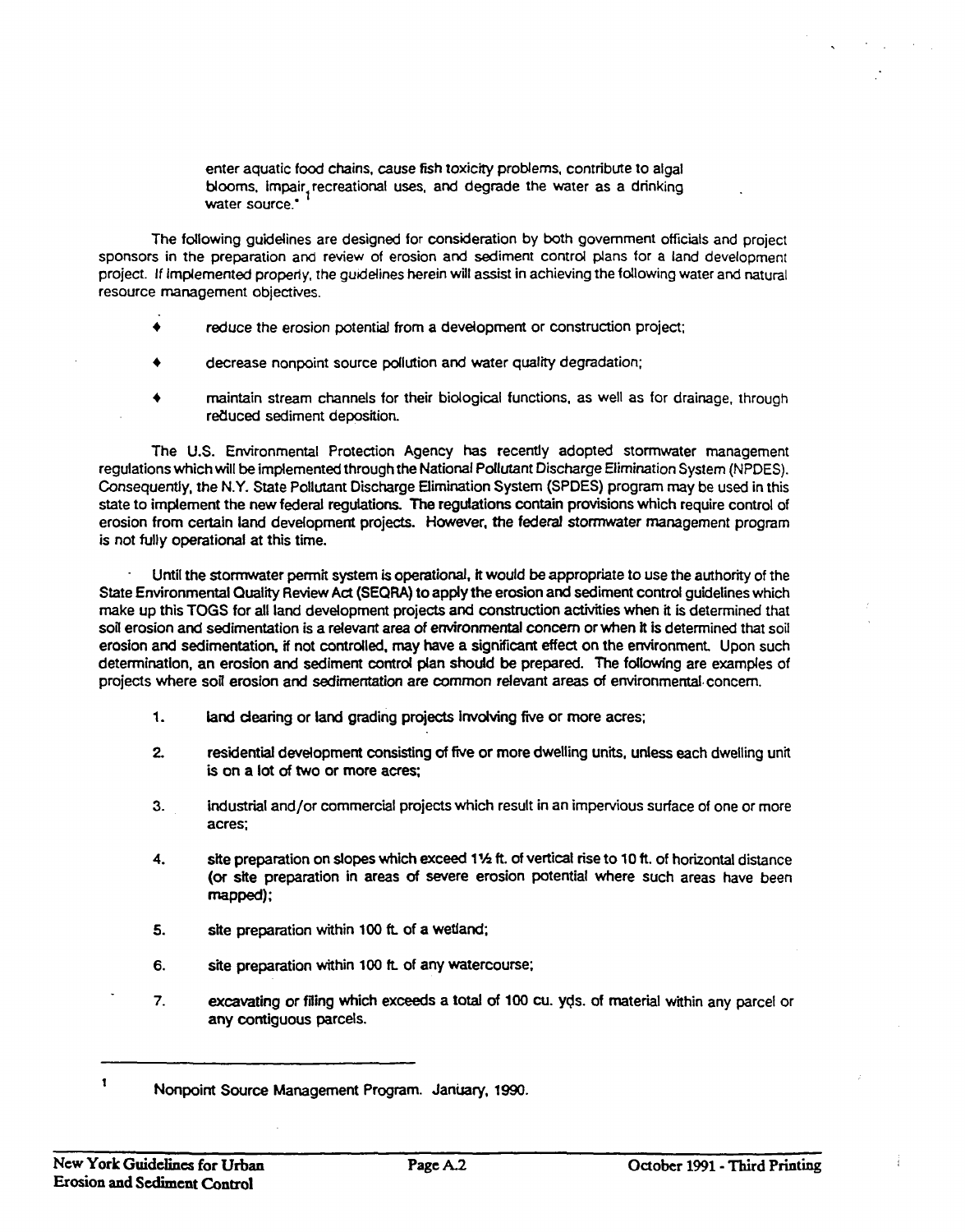Pursuant to the consistency requirements of the New York State Nonpoint Source Management Program as authorized under Section 319 of the Federal Oean Water Act of 1987, and pursuant to Presidential Executive Order 12372 requiring Intergovernmental review of federal programs, the erosion and sediment control guidelines herein should be applied to all eligible federal agencies which either undertake development projects in the State or assist development projects through funding.

#### III. GUIDANCE

It is the policy of the Division of Water that an erosion and sediment control plan be prepared for all projects for which soil erosion and sedimentation has been Identified as a relevant area of environmental concern, or, for Which if It is not controlled. It may have a significant effect on the environment. The plan should be prepared and submitted as part of the SEQR process.

The attached guidelines were developed to aid persons In preparing and reviewing erosion and sediment control plans. They provide guidance on sound management practices, but are not fixed and inflexible rules to be applied in reviewing erosion control plans without considering the particular facts and circumstances of a particular project.

It should be noted that some communities may have duly adopted erosion control requirements. and that they should be consulted and complied with. In the absence of such requirements, Regional Water staff are encouraged to consuit the management practices described In this guidance where appropriate to encourage their use by county and local agencies and by developers and consultants involved in preparing and reviewing development plans and proposed projects. To the fullest extent practicable. Regional Water staff should seek the assistance of County Soil and Water Conservation District sta'f during the review of erosion and sediment control plans.

Salvatore Pagano Director, Division of Water

**Attachment** 

cc: Or. Banks Mr. Campbell Ms. Chrimes Mr. Bruening Regional Engineers for Envir. Quality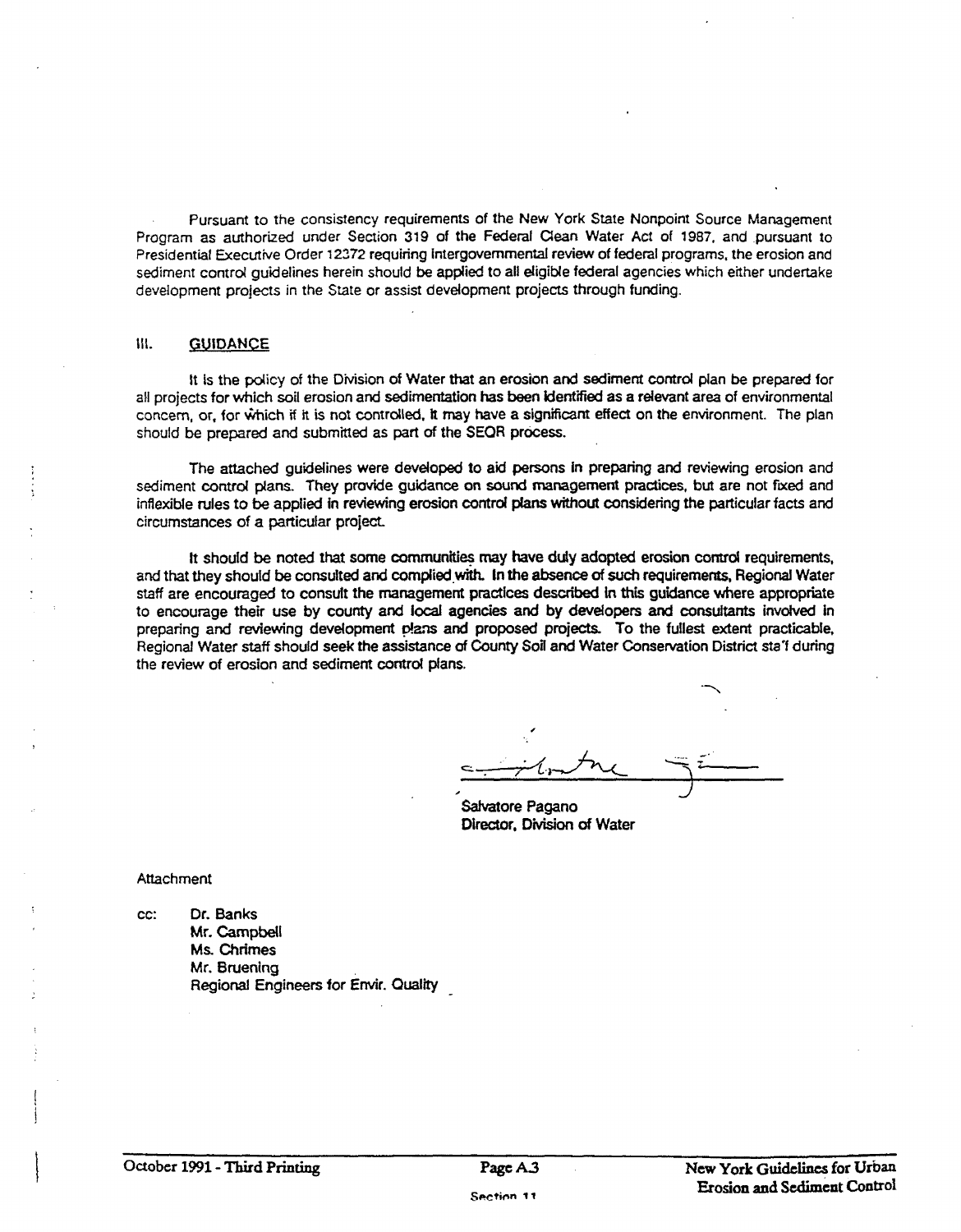#### EROSION AND SEDIMENT CONTROL GUIDEUNES FOR NEW DEVELOPMENT

- A. Existing vegetation on a project site should be retained and protected as much as possible to minimize soil loss on a project site and to minimize erosion control costs.
- B. Sediment control practices/measures. where necessary. should be designed to protect the natural character of miers. streams. lakes. coastal waters or other waterbodies on-site and minimize erosion and sedimentation off-site from the start of land disturbance activities to establishment of permanent stabilization.
	- 1. The off-site impacts of erosion and sedimentation related to land clearing, grading and construction activities should not be any greater during and following land disturbance activities than under pre-development conditions.
	- 2. Pursuant to Part 700 et seq. of Title 6. Chapter X of NYCRR:
		- a. toxic and other deleterious substances shall not be discharged in amounts that will adversely affect the taste. color or odor thereof, or impair the waters of the state for their best (classified) usages.
		- b. suspended, colloidal and settleable solids shall not be discharged in amounts that causes substantial visible contrast to natural conditions, or causes deposition or impairs the waters for their best (classified) usages.

This means that stream reaches on-site and downstream of construction areas should not have substantial visible contrast relative to color, taste, odor, turbidity and sediment deposition from the reaches upstream of the construction area. Impacts such as these which result from construction or developmental activities are a violation of Part 700 water quality standards and may be subject to enforcement actions.

- C. Erosion and sediment control measures should be constructed In accordance with an erosion and sediment control plan. The plan should:
	- 1. describe the temporary and permanent structural and vegetative measures that will be used to control erosion and sedimentation for each stage of the project from land clearing to the finished stage.
	- 2. provide a map showing the location of erosion and sediment control measures.
	- 3. provide dimensional details of proposed erosion and sediment control facilities as well as calculations used in the siting and sizing sediment basins. (Guidance for performing calculations can be obtained in the reference cited in Section E.8.)
	- 4. identify temporary erosion and sediment control facilities which will be converted to permanent stormwater management facilities.
	- 5. provide an implementation schedule for staging temporary and permanent erosion and sediment control facilities.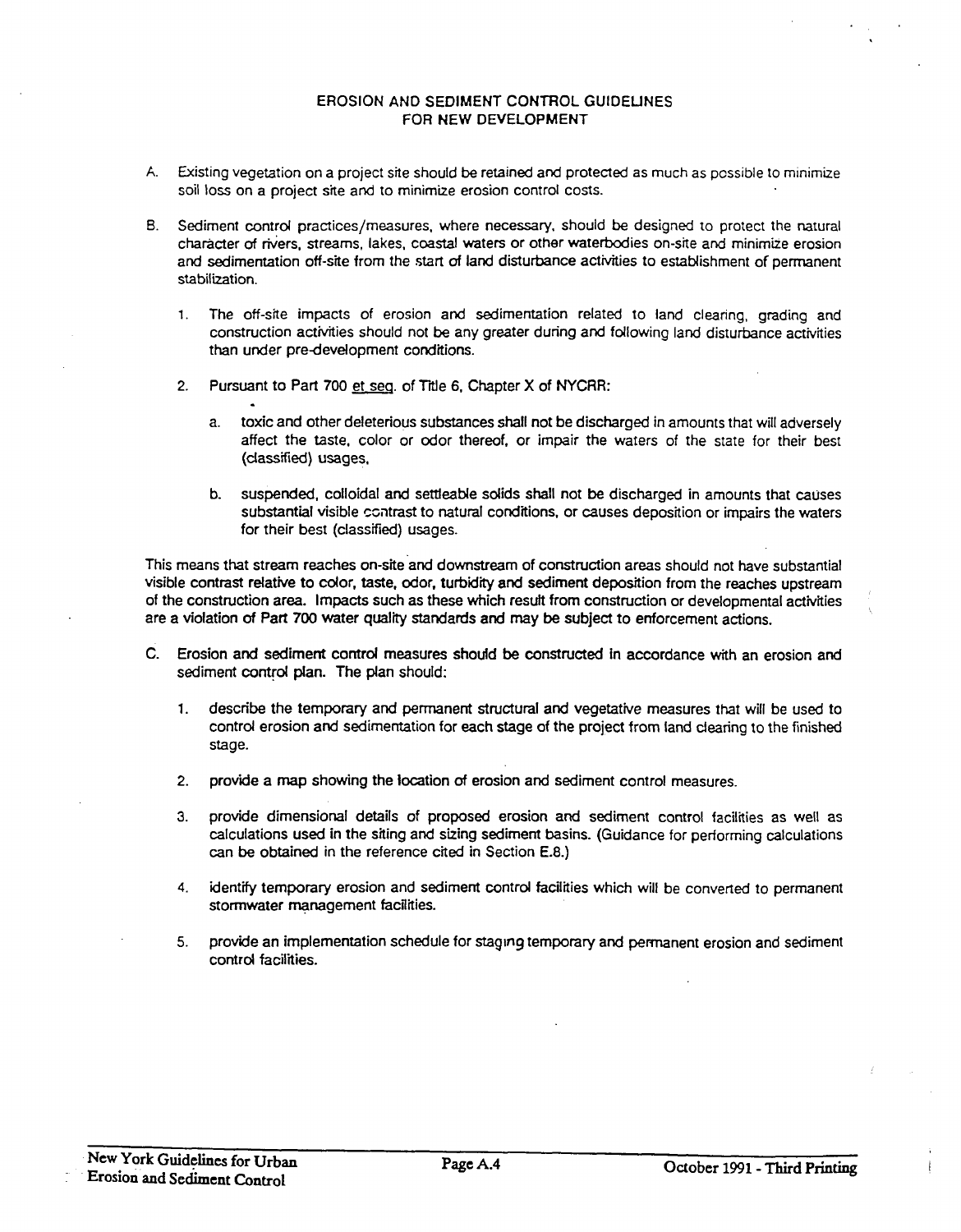- 6. provide a maintenance schedule for soil erosion and sediment control facilities and describe maintenance activities to be perfonned.
- D. . Erosion and sediment control measures should be constructed prior to beginning any other land disturbances. The devices should not be removed until the disturbed land areas are stabilized.
- E. Specify guidance.
	- 1. .Exposure Restrictions: No more than 5 acres of unprotected soil should be exposed at anyone . time. Previous earthwork should be stabilized in accord with approved design standards and specifications referenced in Section E.8 before additional area is exposed. (Site factors including topography, soil erosion potential, proximity to wetlands and water courses may require limiting the amount of raw earth that can be exposed at anyone time to less than 5 acres.)
	- 2. Grading: Perimeter grading should blend with adjoining properties.
	- 3. Vegetative Protection: Where protection of trees and/or other vegetation is required, the location of the site to be protected should be shown on the erosion control plan. The method of protecting vegetation during construction should confonn to the design criteria referenced in Section E.8.
	- 4. Drainage control.
		- a. Surface runoff that is relatively clean and sediment free should be diverted or otherwise prevented from flowing through areas of construction activity on the project site. This will greatly reduce sediment loading In surface runoff.
		- b. A fill associated with an approved temporary sediment control structure or permanent stonnwater management structure, shoufd not be created which causes water to pond off-site on adjacent property, without first having obtained ownership or permanent easement for such use from the owner of the off-site or adjacent property.
		- c. Natural drainage channels should not be altered or relocated without the proper approvals. Pursuant to Article 15 of the Environmental Conservation Law, a protected stream and the bed and banks thereof should not be altered or relocated without the approval' of the Department of Environmental Conservation.<sup>2</sup>
		- d. Runoff from any land disturbing activity should not be discharged or have the potential to be discharged off-site or into storm drains or into watercourses unless such discharge is directed through a properiy designed, Installed and maintained structure, such as a sediment trap, to retain sediment on-site. Accumulated sediment should be removed when 60% of the storage capacity of the sediment retention structure is fdled with sediment
		- e. For finished grading, adequate gradients should be provided so as to prevent water from standing on the surface of lawns for more than 24 hours after the end of a rainfall, except in a swale flow area which may drain as long as 48 hours after the end of rainfall.

<sup>2</sup>  A natural drainage channel refers to a swale, water course in a gully, or a protected or unprotectd stream. Natural drainage channels should not be altered or relocated on adjacent properties without first having obtained ownership or a permanent easement for the altered or relocated drainage channel from the owner of the off-site or adjacent property.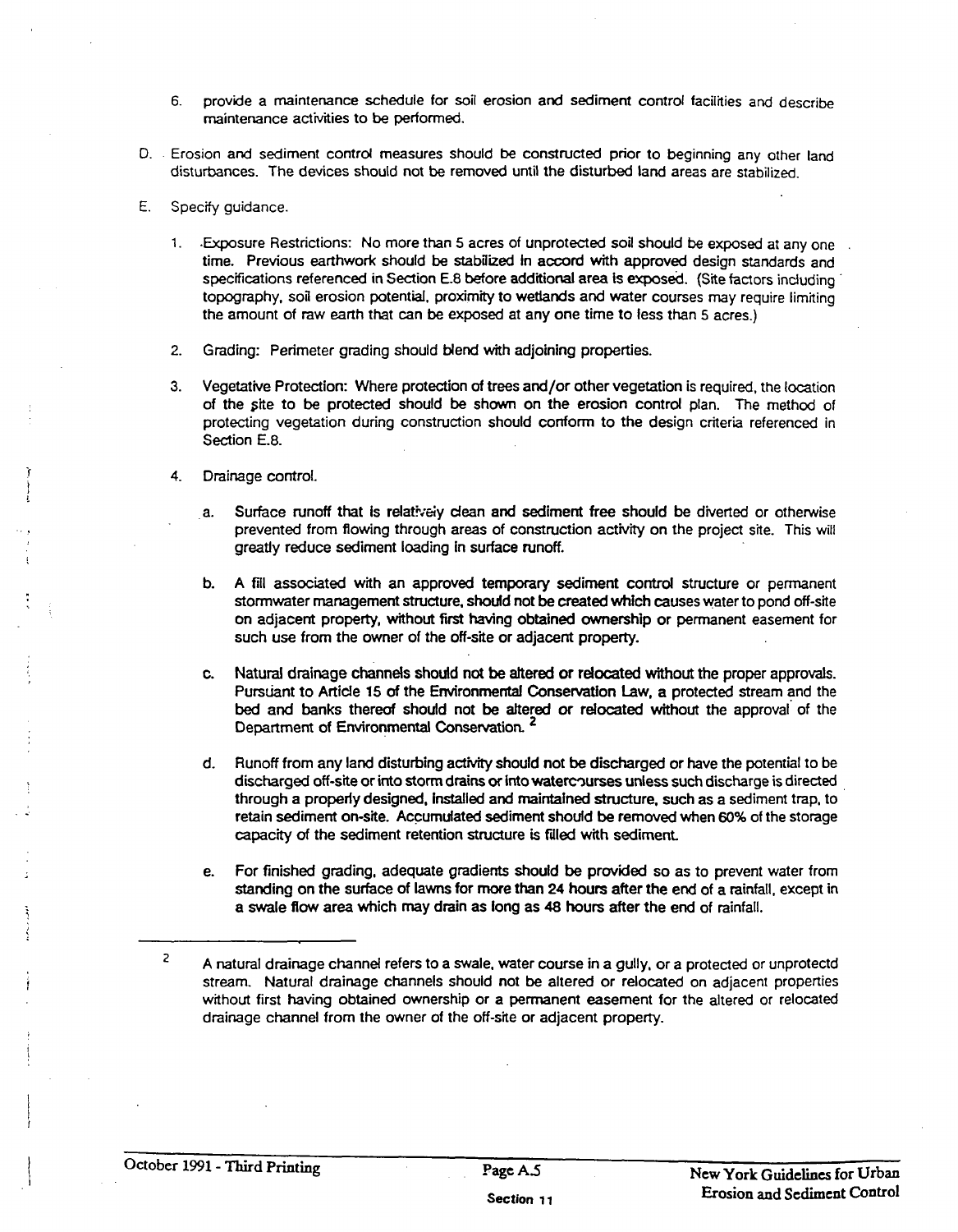- f. Permanent swales or other points of concentrated water flow should be stabilized with sod, rip-rap, paving, or covered with a approved erosion control matting as provided for in the design criteria referenced in Section E.8.
- g. Surface flows over cut and fill slopes should be controlled as provided for in the design criteria for vegetating waterways referenced in Section E.S.
- 5. Timing.
	- a. Except as noted below, all sites should be seeded and stabilized with erosion control materials, such as straw mulch, jute mesh, or excelsior within 15 days of final grading. If construction has been suspended, or sections completed, areas should be seeded immediately and stabilized with erosion control materials. Maintenance should be performed as necessary to ensure continued stabilization.
		- i. For active construction areas such as borrow or stockpile areas, roadway improvements, and areas within 50 ft. of a building under construction, a perimeter sediment control system consisting, for example, of silt fencing or hay bales, should be installed and maintained to contain soil.
		- ii. On cut side of roads, ditches should be stabilized Immediately with rock rip-rap or other non-erodible liners, or where appropriate, vegetative measures such as sod. When seeding Is approved, an anchor mulch should be used and soil should be limed and fertilized in accord with recommendations referenced in Section E.8.
		- iii. Permanent seeding should optimally be undertaken in the spring from March 21 through May 20, and in late summer and eariy fall from August 25 to October 15. During the peak summer months and in the fall after October 15 when seeding is found to be Impracticable. an appropriate mulch should be applied. Permanent seeding may be undertaken during summer if plans provide for adequate watering of the seedbed.
		- tv. All slopes steeper than 3:1 (h:v). as well as basin or trap embankments, and perimeter dikes should, upon completion, be immediately stabilized with sod, seed and anchored straw mulch, or other approved stabilization measures. Areas outside of the perimeter sediment control system should not be disturbed. Maintenance should be performed as necessary to ensure continued stabilization.
	- b. Temporary sediment trapping devices should be removed within thirty (30) calendar days following establishment of permanent stabilization in all contributory drainage araes. Stormwater management structures used temporanly for sediment control should be converted to the permanent configuration within this time period as well.
- 6. Stream protection.
	- a. The bed and banks of all on-site and off-site streams that may be Impacted by land clearing, grading, and construction activities should be protected to prevent stream, river, lake or coastal sedimentation, streambank erosion, stream enlargement and degradation or loss of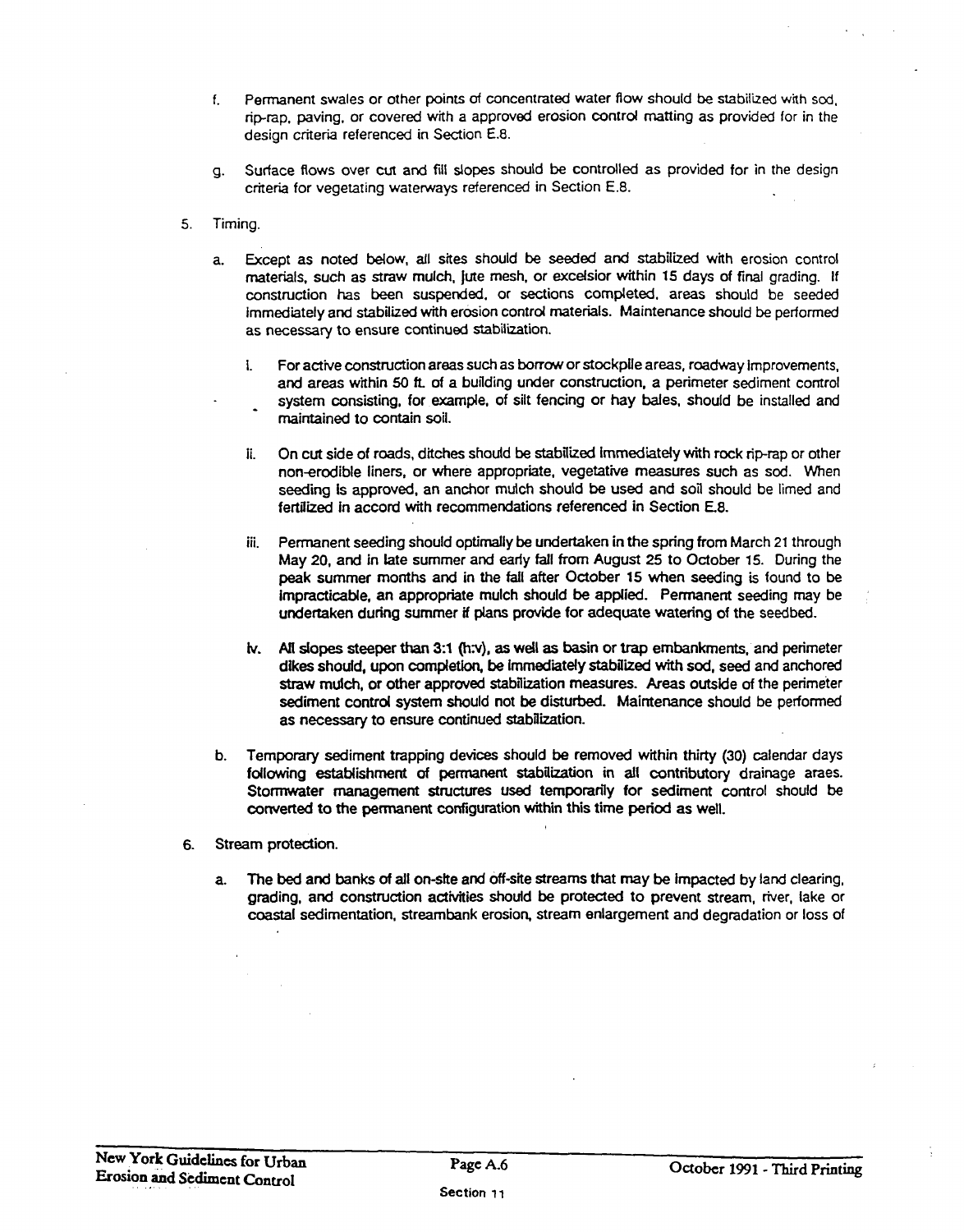fisheries habitat. Measures for protecting the bed and/or banks of a stream may include, for example, gabion baskets, rip-rap, log cribbing, and vegetative measures.<sup>3</sup>

- b. . Where temporary work roads or haul roads cross stream channels, adequate waterway openings must be constructed using spans, culverts, washed rock backfill or other acceptable, clean methods that will ensure that road construction and use do not result in turbidity and sediment downstream. All stream crossing activities and appurtenances shall be in compliance with a permit issued pursuant to Article 15 of the Environmental Conservation Law, where applicable, and should be carried out in conformance with quidelines in DEC'S Stream Corridor Management manual.<sup>4</sup>
- 7. Maintenance.
	- a. An erosion control plan for a project site should identify maintenance requirements for erosion and sediment control practices utilized, and it should provide a maintenance schedule. All erosion and sediment control measures should be inspected periodically and maintained in conformance with the scnedule so as to ensure they remain in effective operating condition until such times as they are removed.
	- b. All points of construction ingress and egress should be protected to prevent the deposition of materials onto traversed public thoroughfare(s) either by installing and maintaining a stabilized construction entrance, or by washing all vehicle wheels in a safe disposal area. All materials deposited onto public thoroughfare(s) should be removed immediately. Proper precautions should be taken to ensure that materials deposited onto public thoroughfares are removed so that they do not enter catch basins, storm sewers. or combined sewers.
	- c. Accumulated sediment should be removed when 60% of the storage capacity of the retention structure is filled with sediment.
- 8. Design specifications.

Designs, standards and specifications for controlling erosion and sedimentation are found in the following publication and should be identified and shown in the erosion control plan:

Empire State Chapter. Soil & Water Conservation Society. New York Guidelines for Urban Erosion and Sediment Control. Syracuse. March 1988.

3 Whenever possible. vegetative streambank stabilization practices are recommended over structural practices such as rip-rap and gabion linings which may unnecessarily alter the existing stream ecosystem.

 $\overline{\mathbf{r}}$ New York State Department of Environmental Conservation, "Stream Corridor Management: A Basic Reference Manual; Albany, 1986.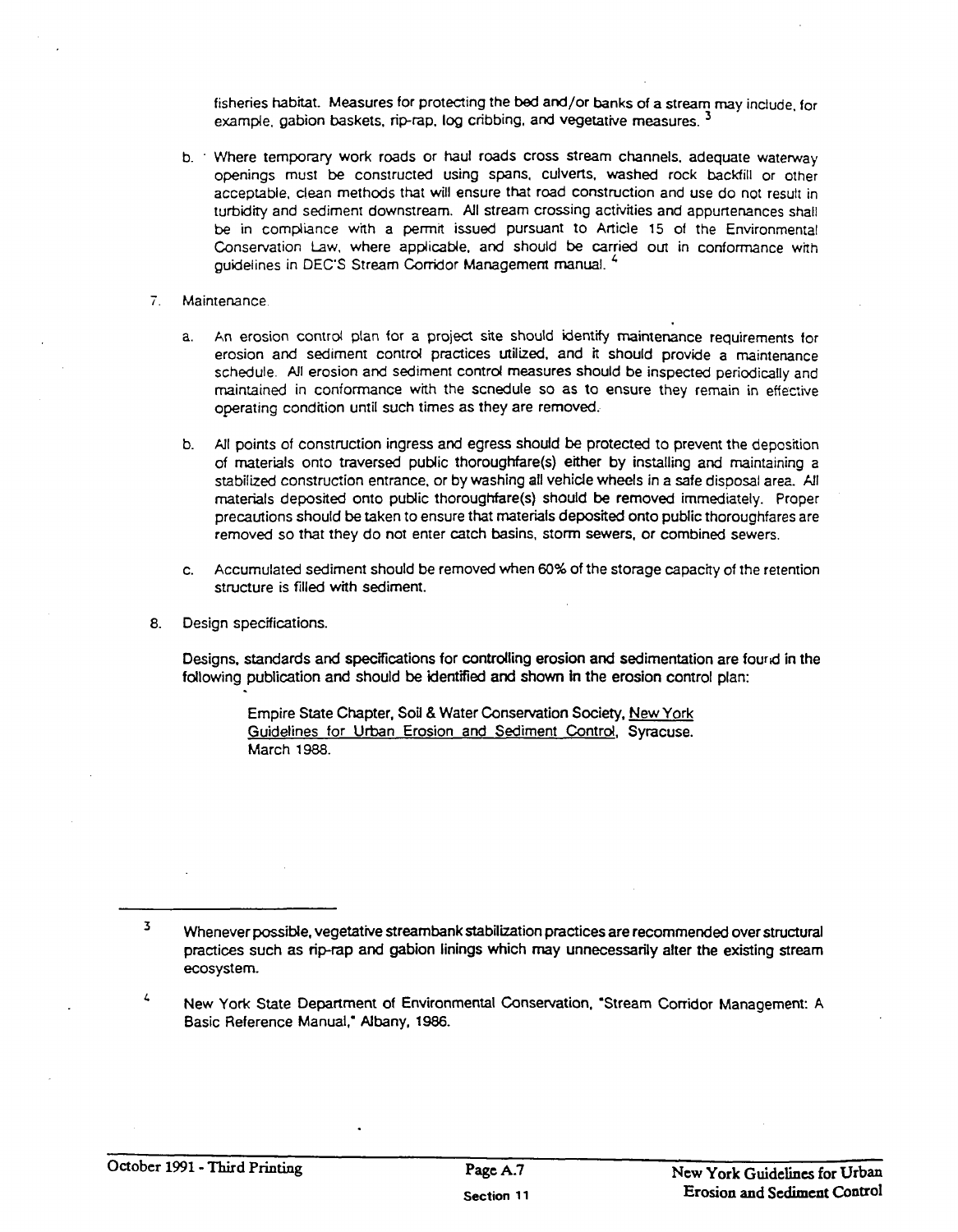## **APPENDIX F**



Nassau County Soil and Water Conservation District

~~25 Old Country Road. Building J - Plaanview. NY 11803 - Phone (516) 454-0900

## **EROSION AND SEDIMENT CONTROL PLAN REVIEW CHECKLIST**

LEGEND FOR REVIEW CHECKLIST. AS. = ALTERNATIVES SUGGESTED  $R = REQUESTED, NOT SUBMITTED$ 

 $A = ADEQUATE$  $NA = NOT APPLICATION$  INC = INCOMPLETE  $NC = NOT$  CHECKED

.. .<br>.<br>.

 $\ddot{i}$ '.

'i

*\_.i.* 

, ;

PROJECT NAME: \_\_\_\_\_\_\_\_\_\_\_\_ SITE LOCATION:. \_\_\_\_\_\_\_\_\_\_\_ \_

APPLICANT'S NAME & ADDRESS:

THE DISTRICT HAS REVIEWED THE SUBJECT PROPOSAL AND SUGGESTS THE FOLLOWING ITEMS BE REVISED TO PROVIDE THE PROPER SOIL EROSION, SEDIMENT, AND STORMWATER CONTROLS CONSISTENT WITH THE SUBJECT TOPOGRAPHY. TECHNICAL REVIEW SUPPLIED BY THE SOIL CONSERVATION SERVICE

#### PLANS-GENERAL

- \_\_ 1. Scope of plan clearly delineated and noted in title block
- \_\_ 2. Vicinity map with scale and north arrow.
- \_\_ 3. Legend, scales, north arrow for plan view.
- \_\_ 4. Existing and proposed topography shown, contours labeled and spot elevations at critical areas.
- \_\_ 5. Typical designs on plan review drawings shown for necessary diversion berms, interceptor drains and outlets, level spreaders, storm drain inlet protectors, grassed waterways, etc.
- 6. Limit of 100 year floodplain delineated on plan.
- \_\_ 7. Existing and proposed improvements and utilities.
- \_\_ 8. The total disturbed area delineated on site plan:
	- \_\_ a. Indicate the total acreage to be paved, roofed, sodded, seeded, etc.
	- \_\_\_ b. Delineate all areas to be stabilized vegetatively by seeding, sodding, or ground covers.
	- \_\_\_ c. Greenbelt areas are clearly delineated.
	- 9. Standard General Notes.
- \_\_ 10. Scale.
- \_\_ 11. Sequence of operations.
- 12. Stock pile area designated or referenced.
- \_\_ 13. Property boundaries indicated, and easements as needed.
- 14. Street profiles.
	- \_\_ 15. Composite drainage area map for plans requiring more than one sheet, with sediment control measures shown in their approximate locations.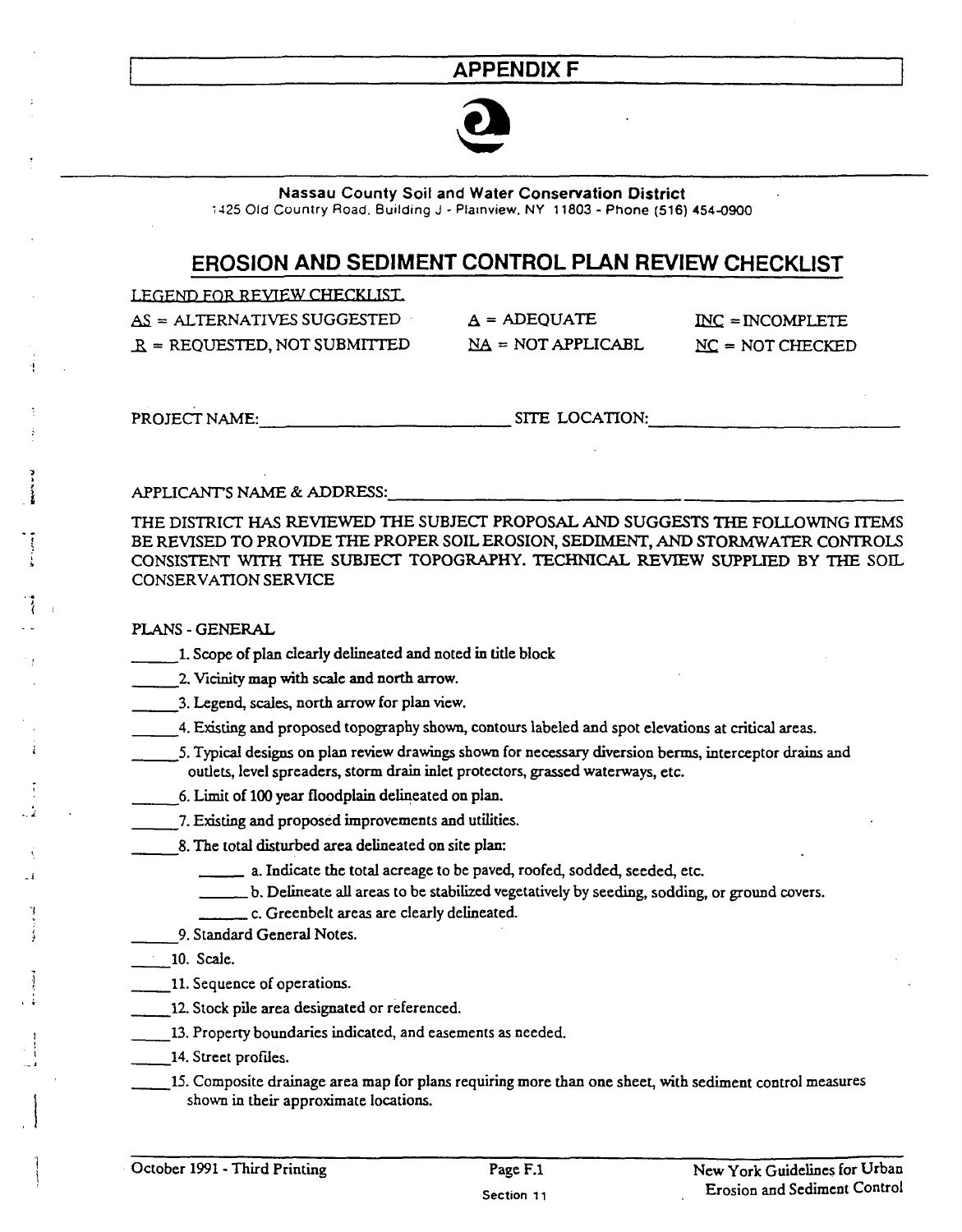#### SOILS INFORMATION

- 16. Detailed soils Map attached or overlaid on plan map with interpretations.
- \_\_ 17. Deep soil pit logs attached and exact location shown on plan map for all proposed dry and diffusion wells, and septic systems.

EROSION AND SEDIMENT CONTROL PLAN REVIEW CHECKLIST - Page 2

#### SOIL EROSION AND SEDIMENT CONTROL

- 18. Permanent Dikes (perimeter, diversion, interceptor)
	- \_\_ a. Practice meets purpose and design criteria.
	- \_\_ b. Positive drainage is maintained, and contributing drainage area shown
	- \_\_ c. Outlet to sediment trapping device or onto stable outlet
	- \_\_ d. Points ofvehicular crossings shown and stabilized (mountable berm).
	- \_\_ e. Standard detail and construction specifications
	- \_\_ 19. Temporary Swales (interceptor, perimeter).
		- \_\_ a. Practice meets purpose and design criteria.
		- \_\_ b. Contributing drainage area shown.
		- c. Channel grade exceeding % slope properly stabilized.
		- \_\_ d. Adequate outlet or discharge condition.
		- e. Provisions for traffic crossing shown on plan.
		- f. Standard detail and construction specifications
	- \_\_ 20. Traps (Rip-rap, earth, pipe, and storm inlet).
		- a. Practice meets purpose and design criteria
		- b. Contributing drainage area delineated on plan.
		- \_\_ co Trap sized by largest drainage area (existing or developed) to trap.
		- \_\_ d. Type and size of outlet structure.
		- \_\_ e. Outlet conditions.
		- e. Outlet conditions.<br>
		f. Plan view of trap and storage area (drawn to scale with bottom dimensioned<br>
		<u>e</u>. Volume calculations.
		-
		- g. Volume calculations.<br>h. Bottom, crest and clean-out (at 50% trap efficiency) elevations.
		- \_\_ i. Standard detail and construction specifications

21. Straw Bale Dike and Silt Fence

- a. Meets purpose and design criteria
- \_\_ b. Controlled slope less than 100 feet
- c. Drainage area less than 1 acre per 100 feet of dike or fence. (for sheet erosion only)
- \_\_ d. Standard detail and construction specifications
- \_\_ 22. Grade Stabilization Structure (flume, pipe, slope drain, etc.)
	- a. Meets purpose and design criteria
	- \_\_ b. Pipe drain size noted
	- \_\_ c. Contributing drainage area shown
		- d. Standard detail and construction specifications
- \_\_ 23. Permanent Structural Practices or Sediment Control Measures Exceeding the Design Criteria of the Standard detail.
	- a. Practice meets purpose and design
	- \_\_ b. Drainage area map
	- \_\_ c. Runoff calculations
	- d. Calculations for size, velocity, and Q
	- \_\_ e. Standard detail with dimensions and construction specifications
	- \_\_ 24. Provisions for protecting cut and fill slopes from surface runoff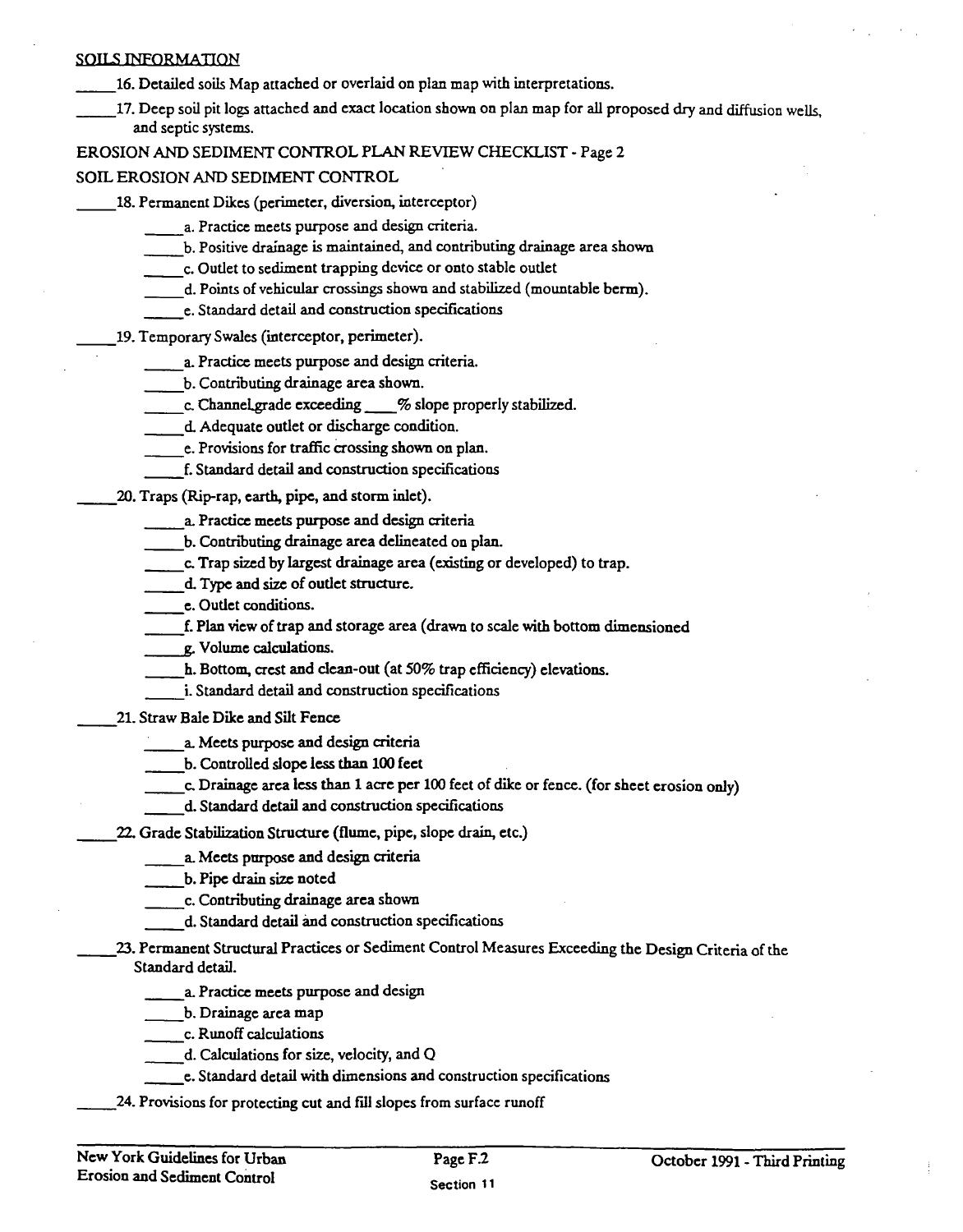25. Site Grading

- a. Maximum created slope of 2 foot horiz. to 1 foot vert.
- b. Slopes requiring regular maintenance will be no steeper than 3 foot deep.
	- \_\_ c. Details of cut and fill slopes shown

EROSION AND SEDIMENT CONTROL PLAN REVIEW CHECKLIST· Page 3

26. Seeding Specification and Notes

- \_\_ a. Seedbed Preparation
- b. Permanent seeding (mix and rate) includes method of application.
- \_\_ c. Temporary seeding (mix and rates) includes method of application
- \_\_ d. Mulching (includes anchoring method)
- e. Sod (type and installation)
- \_\_ f. Fertilizer (amount and type)
- g. Lime (amount and type)
- \_\_ h. Seeding dates (temporary and Permanent· to cover entire year).
- \_\_ 27. Storm inlets adequately protected (detail required)
- 
- 28. Stabilized construction entrances shown on plan (detail required) -- . \_\_ 29. Provisions for sediment and erosion control of areas disturbed for storm drain and utility construction.
- \_\_ 30. Storm Drainage
	- \_\_ a. Drainage area map and computations
	- b. Plan and profile indicating pipe size, type, slope, Q, structures, and inlet (type), top and invert a. Drainage:<br>b. Plan and p<br>elevations elevations<br>
	c. Proposed outlet protection dimensions and computations.
	-
	- d. Constructed outfall ditch or swale cross-section and flow computations for depth and velocity
		- e. Profile of outfall sufficient to show natural gradient of accepting channel or conduit.
	- \_\_ f. Outlet protection of 0% slope for minimum required distance
	- \_\_ 31. Riprap and Gabions
		- a. Median stone size and minimum depth of treated section shown on plan.
		- b. Riprap placed upon approved filter cloth
		- \_\_ c. Cross-section detail of treated areas
	- \_\_ 32. Permit notification from other agencies
	- \_\_ 33. Storm Water Management referred to: \_\_\_\_\_\_\_\_ Date:

Nassau County DPW

Townof ----- Cityof \_\_\_\_\_\_\_\_ \_

Village \_\_\_\_\_\_\_\_ \_

34. Sediment Basin or Recharge Basin

\_\_\_ a. Seedbed preparation, seeding rate and method of application, and mulch details included.

#### ADDITIONAL COMMENTS

Plans reviewed by: Date Reviewed: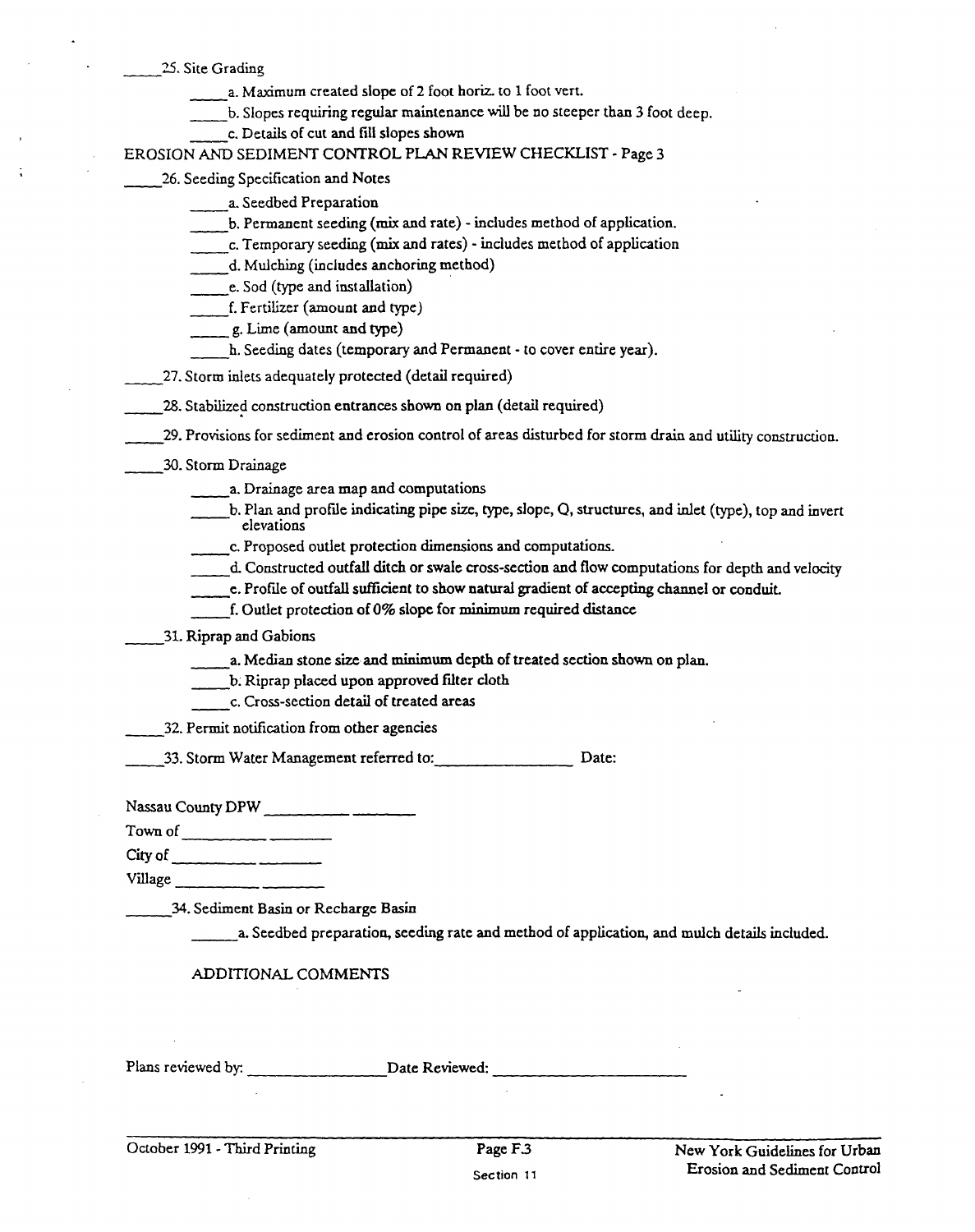## **ENVIRONMENTAL COMPLIANCE CHECKLIST**

 $\bar{\mathcal{A}}$ 

MK0110:\03B86143.002lECC2.DOC .9119197

 $\tau$  ,  $\tau$  ,  $\tau$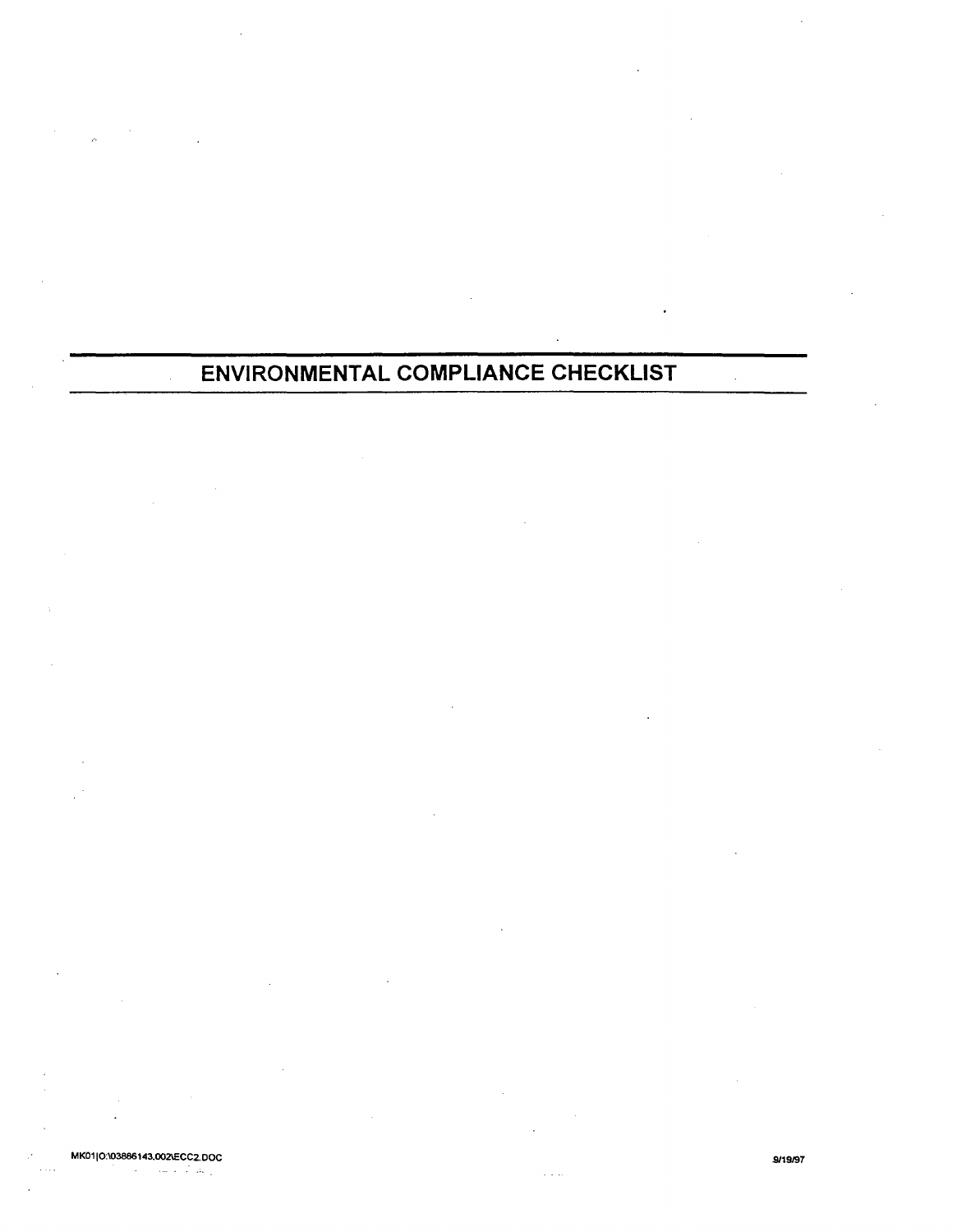#### REGULATORY COMPLIANCE CHECKLIST - COMPONENT 2 60% REMEDIAL DESIGN FOR INTERIM REMOVAL ACTIONS, OPERABLE UNITS 1 AND 2 FORMER LAKE ONTARIO ORDNANCE WORKS

~- -..... \_.

#### (BASED ON CENAB-EN SOP 340-5 DATED 12119/93)

Note: Need to conduct site-specific wetlands survey since information previously obtained shows locations of major wetlands in the region, obtained from New York state Department of Environmental Conservation (NYSDEC) maps.

| <b>Regulation/Action</b>                                                    | <b>Required in</b><br>Predesign | Required in<br>Design | <b>Required in</b><br>Construction | <b>Action Taken</b><br>By | <b>Date Action</b><br>Completed | <b>Comments</b>                                                                                                                                                                     |
|-----------------------------------------------------------------------------|---------------------------------|-----------------------|------------------------------------|---------------------------|---------------------------------|-------------------------------------------------------------------------------------------------------------------------------------------------------------------------------------|
| <b>National Environmental Policy Act</b><br>(NEPA)                          |                                 |                       |                                    |                           |                                 | Should follow this for removal actions.                                                                                                                                             |
| Signed Finding of No Significant<br>Impact (FONSI)                          |                                 |                       |                                    |                           |                                 | Negative Declaration should address this;<br>need to verify no wetlands, but it is possible<br>that wetlands will be affected.                                                      |
| <b>FONSI Published</b>                                                      |                                 |                       |                                    |                           |                                 |                                                                                                                                                                                     |
| <b>Environmental Assessment (EA)</b>                                        |                                 |                       |                                    |                           |                                 | A short environmental assessment<br>"checklist" form may be required; negative<br>declaration to be submitted first.                                                                |
| <b>Environmental Impact Statement</b><br>(EIS)                              |                                 |                       |                                    |                           |                                 | Not applicable.                                                                                                                                                                     |
| <b>Categorical Exclusion</b>                                                |                                 |                       |                                    |                           |                                 |                                                                                                                                                                                     |
| <b>Record of Decision</b>                                                   |                                 |                       |                                    |                           |                                 |                                                                                                                                                                                     |
| <b>Apply/Obtain Erosion and</b><br><b>Sedimentation Control Plan/Permit</b> |                                 | ✔                     |                                    |                           |                                 | No additional permits/documentation<br>required by Niagara County, provided State<br>requirements are met; need to submit E&S<br>plan to Niagara County for review and<br>approval. |

-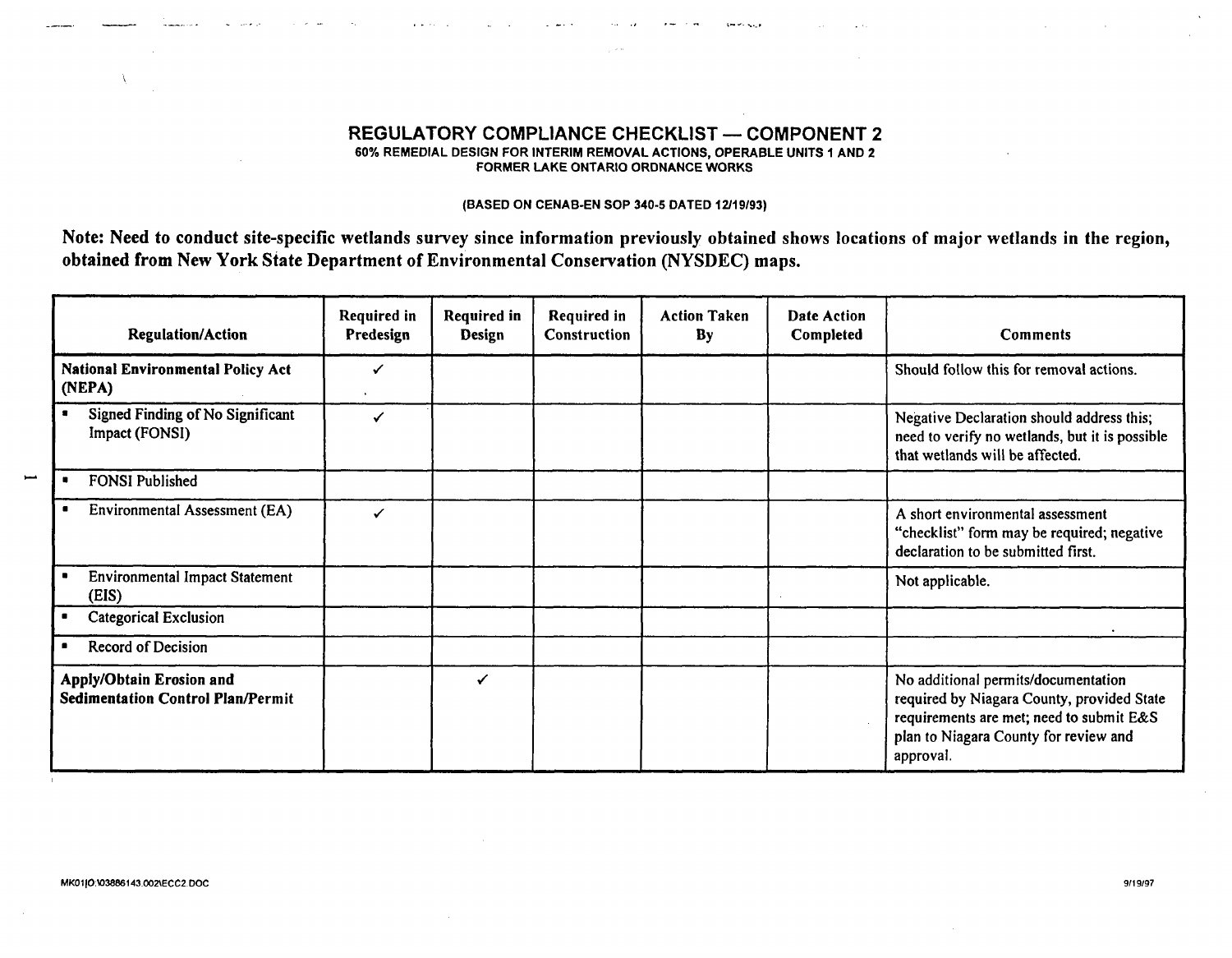## **REGULATORY COMPLIANCE CHECKLIST - COMPONENT 2 (Continued)**

| <b>Regulation/Action</b>                                                                                    | Required in<br>Predesign | Required in<br>Design | Required in<br>Construction | <b>Action Taken</b><br>By | <b>Date Action</b><br>Completed        | Comments                                                                                                                                                                                                                                                                                                                                                                                                                                          |
|-------------------------------------------------------------------------------------------------------------|--------------------------|-----------------------|-----------------------------|---------------------------|----------------------------------------|---------------------------------------------------------------------------------------------------------------------------------------------------------------------------------------------------------------------------------------------------------------------------------------------------------------------------------------------------------------------------------------------------------------------------------------------------|
| <b>Apply/Obtain Stormwater</b><br><b>Management Plan/Permit</b>                                             |                          |                       |                             |                           |                                        | Not applicable as long as NY State E&S and<br>stormwater guidelines are followed.                                                                                                                                                                                                                                                                                                                                                                 |
| <b>Submit NPDES for Construction</b><br><b>Activities</b>                                                   |                          | ✓                     | ✓                           |                           |                                        | SPDES for stormwater discharge during<br>construction not required (but need to<br>comply with NY Stormwater Guidelines);<br>need to verify this with NYSDEC. SPDES<br>permit may be required if Contractor<br>disposes of treated or untreated water on the<br>ground. This must be coordinated with<br>SPDES permit requirements of property<br>owner. CWM has specific discharge<br>requirements as listed in the Technical<br>Specifications. |
| <b>Investigate FIPS/FIMR Requirements</b><br>for Design and Construction                                    |                          | ✓                     |                             |                           |                                        | To be determined by CENAB.                                                                                                                                                                                                                                                                                                                                                                                                                        |
| Make FIPs/FIRMR Determination                                                                               |                          | $\checkmark$          |                             |                           |                                        | To be determined by CENAB.                                                                                                                                                                                                                                                                                                                                                                                                                        |
| Prepare Appropriate FIFMR<br>Documentation                                                                  |                          |                       |                             |                           |                                        | To be determined by CENAB.                                                                                                                                                                                                                                                                                                                                                                                                                        |
| Prepare and Process Agency<br>Procurement Request (APR) for<br>Delegation of Procurement<br>Authority (DPA) |                          |                       |                             |                           |                                        | To be determined by CENAB.                                                                                                                                                                                                                                                                                                                                                                                                                        |
| Obtain Approved DPA Prior to<br>CBD (Design) and Prior to Advert<br>(Const)                                 |                          |                       |                             |                           |                                        | To be determined by CENAB.                                                                                                                                                                                                                                                                                                                                                                                                                        |
| <b>Request Local Building/Construction</b><br>Permit                                                        |                          | ✓                     |                             |                           | $9/12/97$ ,<br>9/16/97, and<br>9/17/97 | Not applicable as verified by Lewiston and<br>Porter.                                                                                                                                                                                                                                                                                                                                                                                             |

 $\sim$  .

 $\mathbf{v}$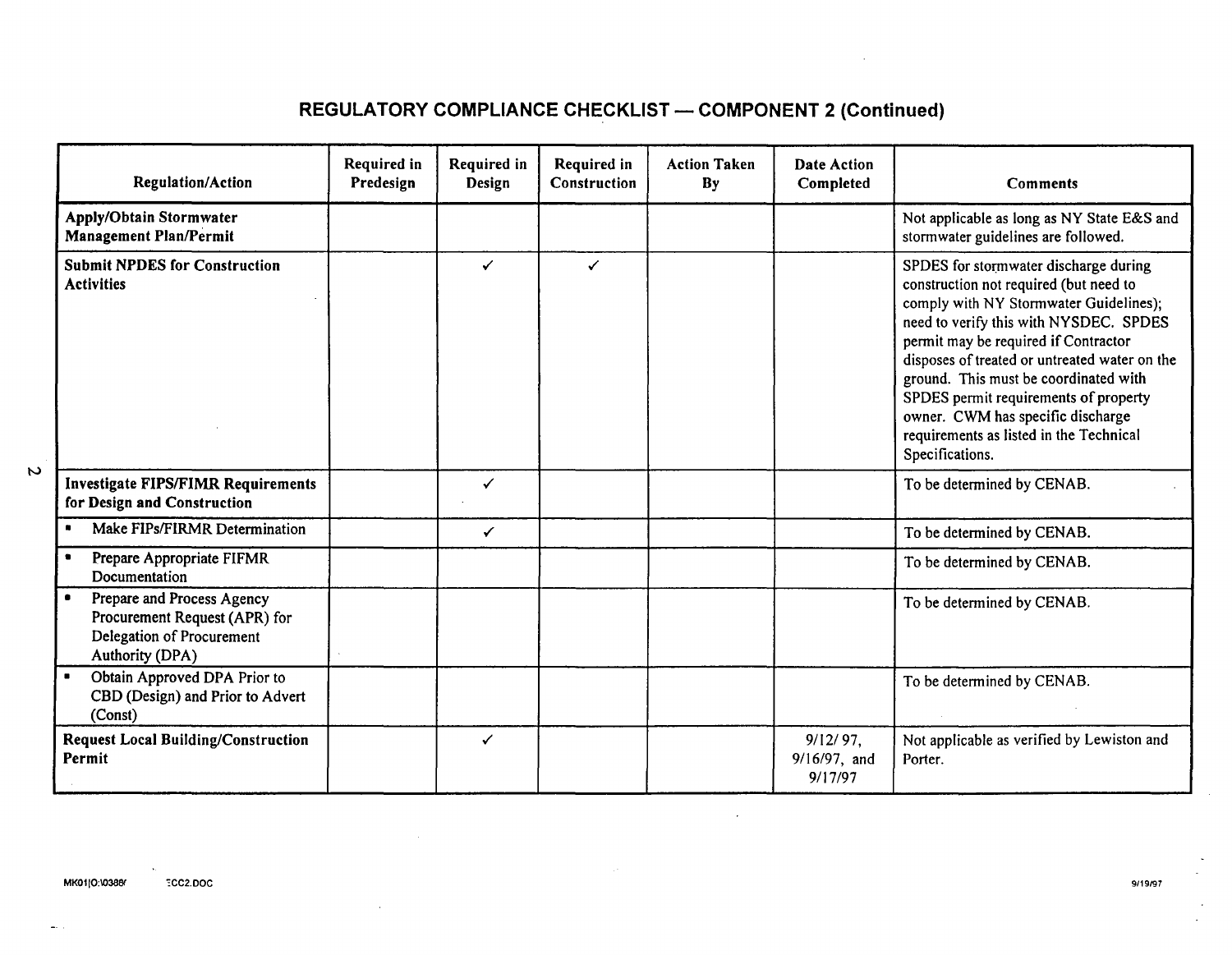

 $\overline{\omega}$ 

## REGULATORY COMPLIANCE CHECKLIST - COMPONENT 2 (Continued)

 $\sim 10^7$ 

| <b>Regulation/Action</b>                                   | <b>Required in</b><br>Predesign | Required in<br>Design | <b>Required in</b><br>Construction | <b>Action Taken</b><br>By | Date Action<br>Completed | <b>Comments</b>                                                                                                                                                                                                                                                                                                                        |
|------------------------------------------------------------|---------------------------------|-----------------------|------------------------------------|---------------------------|--------------------------|----------------------------------------------------------------------------------------------------------------------------------------------------------------------------------------------------------------------------------------------------------------------------------------------------------------------------------------|
| <b>Wetlands Delineation</b>                                | ✓                               |                       |                                    |                           |                          | Need to conduct site-specific wetlands<br>survey (information previously obtained was<br>locations of major wetlands in the region<br>from NYSDEC maps) since Area B and<br>other site areas potentially have wetlands.                                                                                                                |
| Apply/Obtain Section 404 (CWA)<br>Requirements             |                                 | ✓                     |                                    |                           |                          | Not anticipated since there are currently no<br>plans under Component 2 to excavate soil.<br>Depends on results of site-specific wetlands<br>survey and any unanticipated scope changes.<br>Covered under EPA National Permit 38,<br>which requires notification and<br>NYSDEC/COE joint permit needed if<br>wetlands to be disturbed. |
| Water Quality Cert, Section 401<br>(CWA)                   |                                 | ✓                     |                                    |                           |                          | Not anticipated to be applicable; use joint<br>permit application if required and see above.                                                                                                                                                                                                                                           |
| <b>COE Section 10 Permit</b>                               |                                 |                       |                                    |                           |                          | Not applicable.                                                                                                                                                                                                                                                                                                                        |
| <b>Request Necessary Real Estate</b><br><b>Easements</b>   |                                 |                       |                                    |                           |                          | Not applicable.                                                                                                                                                                                                                                                                                                                        |
| Investigate Floodplain Verification                        | $\checkmark$                    |                       |                                    |                           |                          | Complete.                                                                                                                                                                                                                                                                                                                              |
| <b>Pursue National Historic Preservation</b><br>Act (NHPA) | ✓                               |                       | $\checkmark$                       |                           |                          | Areas to be remediated not known to be<br>historically significant (need to verify with<br>ACRES and NYS). Need to obtain NY State<br>procedures for the possibility of<br>encountering during construction.                                                                                                                           |
| Phase I Inves and Cons with SHPO<br>$\blacksquare$         |                                 |                       |                                    |                           |                          | Not applicable.                                                                                                                                                                                                                                                                                                                        |
| Phase II Inves and Cons with SHPO<br>٠                     |                                 |                       |                                    |                           |                          | Not applicable.                                                                                                                                                                                                                                                                                                                        |
| Design Phase III (MIT)                                     |                                 |                       |                                    |                           |                          | Not applicable.                                                                                                                                                                                                                                                                                                                        |

 $\sim$  100  $\mu$ 

 $\sim$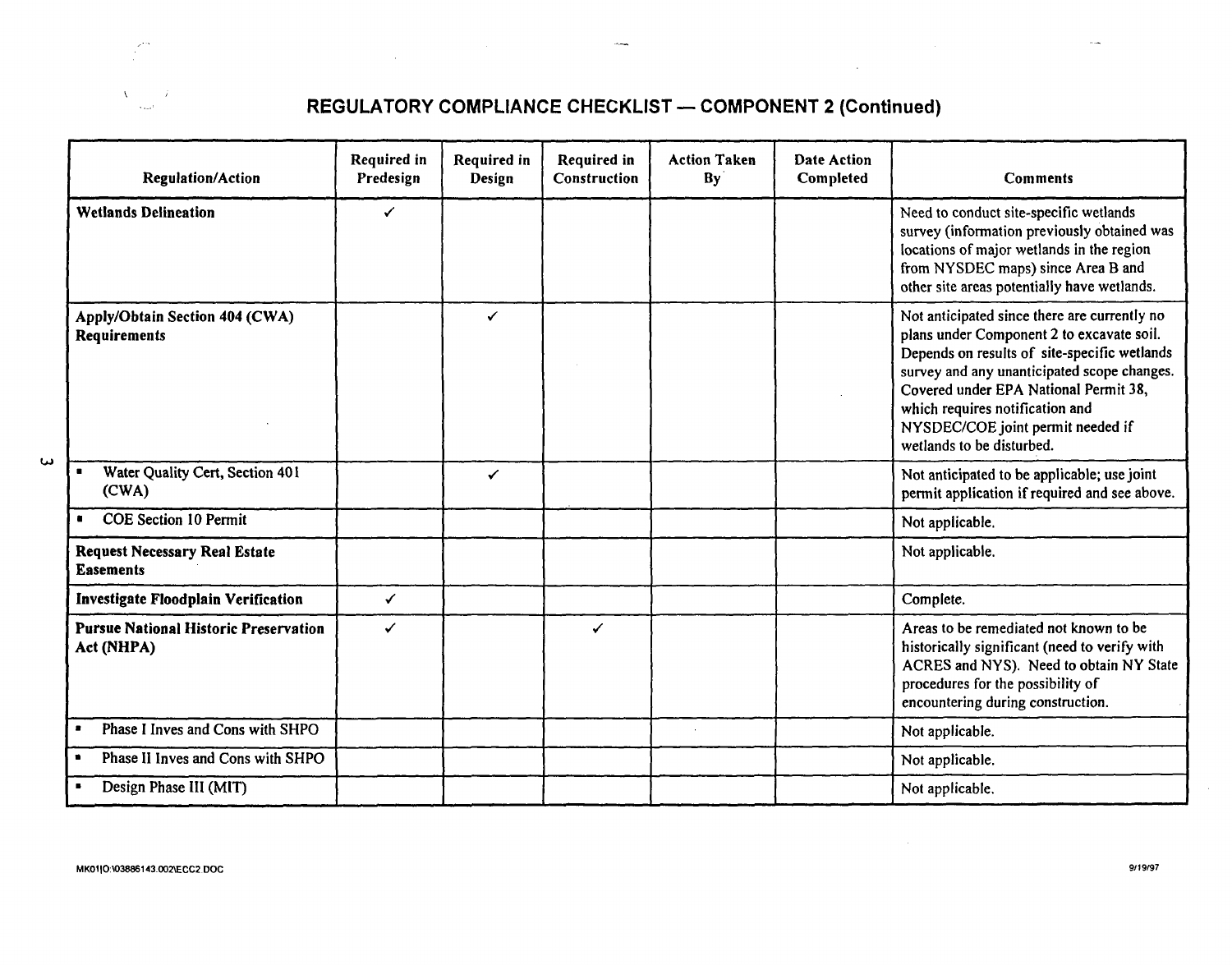## REGULATORY COMPLIANCE CHECKLIST - COMPONENT 2 (Continued)

| <b>Regulation/Action</b>                                          | Required in<br>Predesign | Required in<br><b>Design</b> | <b>Required in</b><br><b>Construction</b> | <b>Action Taken</b><br>By | Date Action<br>Completed | <b>Comments</b>                                                                                                                                                                     |
|-------------------------------------------------------------------|--------------------------|------------------------------|-------------------------------------------|---------------------------|--------------------------|-------------------------------------------------------------------------------------------------------------------------------------------------------------------------------------|
| Determine Whether Project Shown on<br><b>Master Plan</b>          |                          |                              |                                           |                           |                          | LOOW not on a Master Plan; not applicable.                                                                                                                                          |
| <b>Develop Reforestation Plan</b>                                 |                          |                              |                                           |                           |                          | Not applicable.                                                                                                                                                                     |
| <b>Obtain Air Quality Permits</b>                                 |                          |                              |                                           |                           |                          | Not applicable.                                                                                                                                                                     |
| <b>Investigate State/Local Water and</b><br><b>Sewage Permits</b> |                          | ✓                            |                                           |                           |                          | Not applicable except for complying with<br>CWM's SPDES permit if water is to be<br>discharged into their ditch system; discharge<br>limits are listed in technical specifications. |
| Prepare Draft DD Form 1354                                        |                          | $\checkmark$                 |                                           |                           |                          | Cost Engineering Branch of CENAB to<br>prepare.                                                                                                                                     |
| <b>Obtain Excavation Permit</b>                                   |                          |                              |                                           |                           |                          | Contractor to obtain from CENAB after<br>notice to proceed.                                                                                                                         |
| <b>DOT Requirements</b>                                           |                          | ✓                            |                                           |                           |                          |                                                                                                                                                                                     |
| Investigate Transportation/Disposal<br>Route in Design            |                          | ✓                            |                                           |                           |                          | Need to review NYDOT requirements.                                                                                                                                                  |
| <b>Highway Occupancy Permits</b><br>٠                             |                          |                              |                                           |                           |                          |                                                                                                                                                                                     |
| <b>Safety Review (OSHA Regulations)</b>                           |                          | ✓                            |                                           |                           |                          | To be done by Construction Division of<br>CENAB and Installation.                                                                                                                   |
| <b>Obtain Building Occupancy Permit</b>                           |                          |                              |                                           |                           |                          | Not applicable.                                                                                                                                                                     |
| <b>Request Utility On-Site Delineation</b>                        |                          | ✓                            |                                           |                           |                          | Contractor to verify location of utilities and<br>coordinate survey with property owner and<br>local utilities companies.                                                           |
| <b>Request DD Form 337</b>                                        |                          | ✓                            |                                           |                           |                          | To be done by CENAB.                                                                                                                                                                |
| <b>Investigate Insect Infestation</b>                             |                          |                              |                                           |                           |                          | Not applicable.                                                                                                                                                                     |

4

MKO'IO:\038~14;lOO2\ECC2.DOC *9/19/97* 

 $\alpha$  .

 $\alpha$